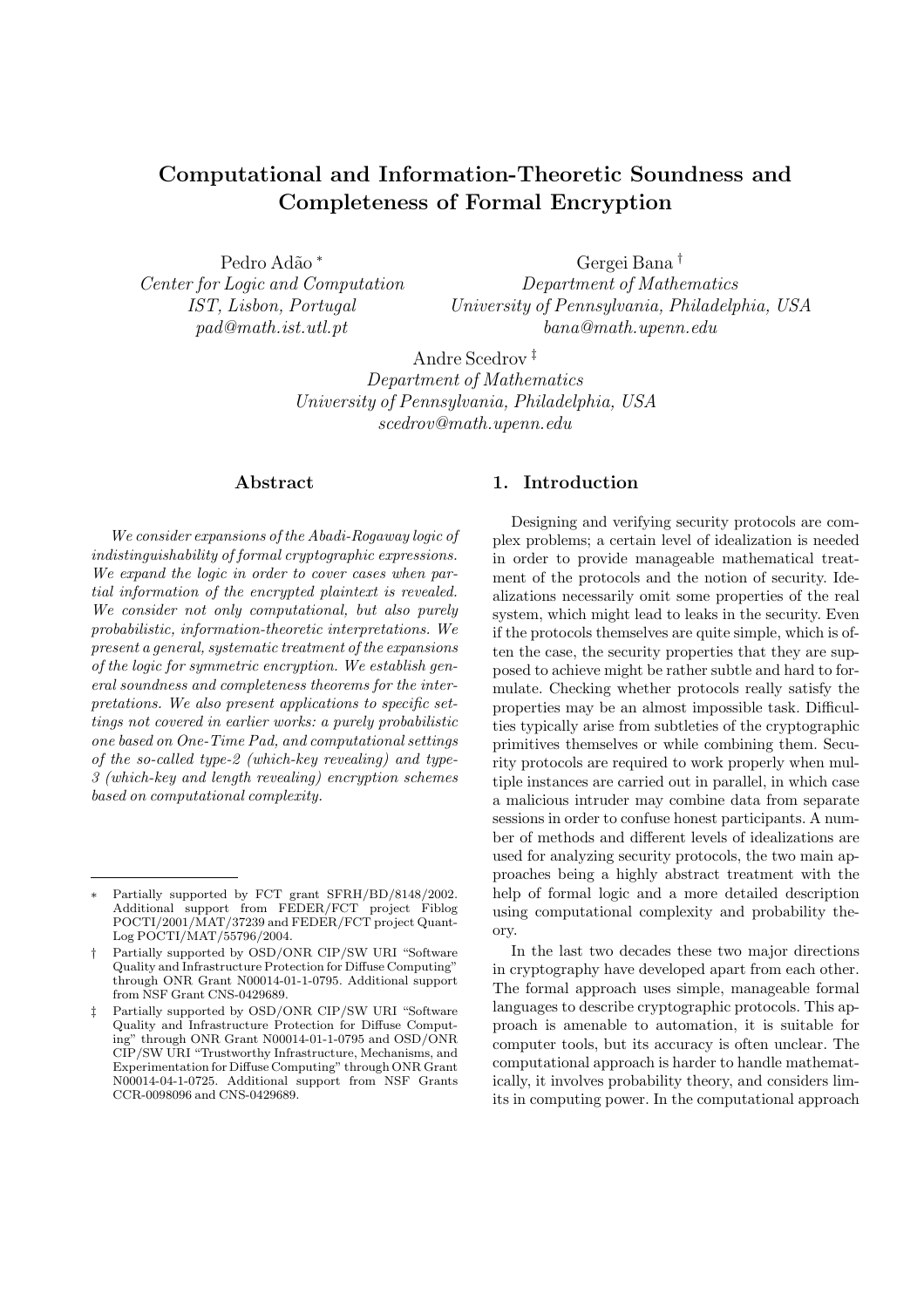proofs are done by hand, but this approach is more accurate and hence widely accepted.

There have been several research efforts recently to relate the symbolic model of cryptographic techniques and the computational model based on probabilistic polynomial-time computability, including [15, 2, 5, 1, 18, 3, 11, 19, 9]. These efforts are developing rigorous mathematical treatment of the relationship between the two models.

The approach in [2], with which we are concerned here, uses a simple formal structure by building messages from formal keys and bits via repeated pairing and encrypting, constructing a set of formal expressions. These formal expressions are then interpreted in a computational framework of symmetric encryptions. Through this interpretation, an ensemble of probability distributions on the set of finite bit strings is assigned to each formal expression.

In each of the formal and the computational models, security is stated by means of a certain notion of equivalence. In the formal model, equivalence of symbolic expressions is defined inductively on the structure of expressions. In the computational model, equivalence of ensembles of probability distributions is given by the standard notion of computational indistinguishability [21]. The question is, what happens to the formal equivalence through the interpretation. If it is true that formal equivalence of any two symbolic expressions implies computational indistinguishability of their interpretations, then we say that soundness holds. If the other direction is true, namely, computational indistinguishability of the interpretations of any two symbolic expressions implies that the expressions are formally equivalent as well, we then say that completeness holds.

Related work includes the seminal work by Abadi and Rogaway[2], where they prove soundness in the case of so-called type-0 symmetric encryption schemes. Completeness, for the same case, was proved by Micciancio and Warinschi [18] and Horvitz and Gligor [11]. Extensions of the method include public-key encryption [19, 17], composite keys [14], plaintext-aware encryption schemes [9, 10], and signature schemes [6, 12].

Our Work. Our work extends applicability of the Abadi-Rogaway (AR) logic. By expanding the original AR logic, we show how to adjust the formal notion of equivalence in order to maintain soundness and completeness when the symmetric encryption scheme that hosts the interpretation (computational or information-theoretic) leaks partial information. That is, we show that distinctions among security levels of computational or information-theoretic encryption schemes can often be faithfully reflected in the symbolic model.

In order to provide a general treatment, we also consider interpretations in purely probabilistic, information-theoretic encryption schemes besides computational encryption schemes. We use a general probabilistic framework that includes as special cases both the computational and purely probabilistic encryption schemes (such as One-Time Pad). The advantage of this presentation is that there is no need to formulate general statements twice when they are true for both computational and information-theoretic models.

We prove general soundness and completeness theorems for our logics of formal symmetric encryptions. These theorems essentially claim that if soundness holds for a certain subset of the formal expressions, then soundness is valid for all expressions; similarly regarding completeness. As expected, it is necessary to assume soundness for a greater subset of expressions than for completeness in order to derive the theorems. The reason is that the probabilistic model is a more detailed description than the symbolic one: Indistinguishability of distributions of two n-tuples of random variables does not follow from indistinguishability of each two corresponding pairs in the n-tuples. In contrast, equivalence of two n-tuples of formal expressions can be derived from pairwise equivalence.

The rest of the paper is organized as follows. We start by presenting the Abadi and Rogaway formalism for logics of Formal Encryption. In Section 3 we introduce the fundamentals of the Computational Model. In Sections 4 and 5 we discuss Soundness and Completeness for type-2 encryption schemes and One-Time Pad. Finally, in Section 6 we present our general probabilistic framework, which includes both the computational and the information-theoretic encryption schemes as special cases. We prove our general soundness and completeness results and demonstrate the soundness and completeness of type-1, type-2, type-3 and OTP encryption schemes as corollaries of the general theorems. This is the main technical contribution of this paper. Finally, Section 7 concludes with a discussion of possible expansions of our logic as well as relations with other existing models.

We want to thank M. Abadi, J. Guttman, J. Herzog, R. Küsters, D. Micciancio, J. Mitchell and B. Warinschi for their valuable comments and informative discussions. This work was done while the first author was a visiting student at the University of Pennsylvania.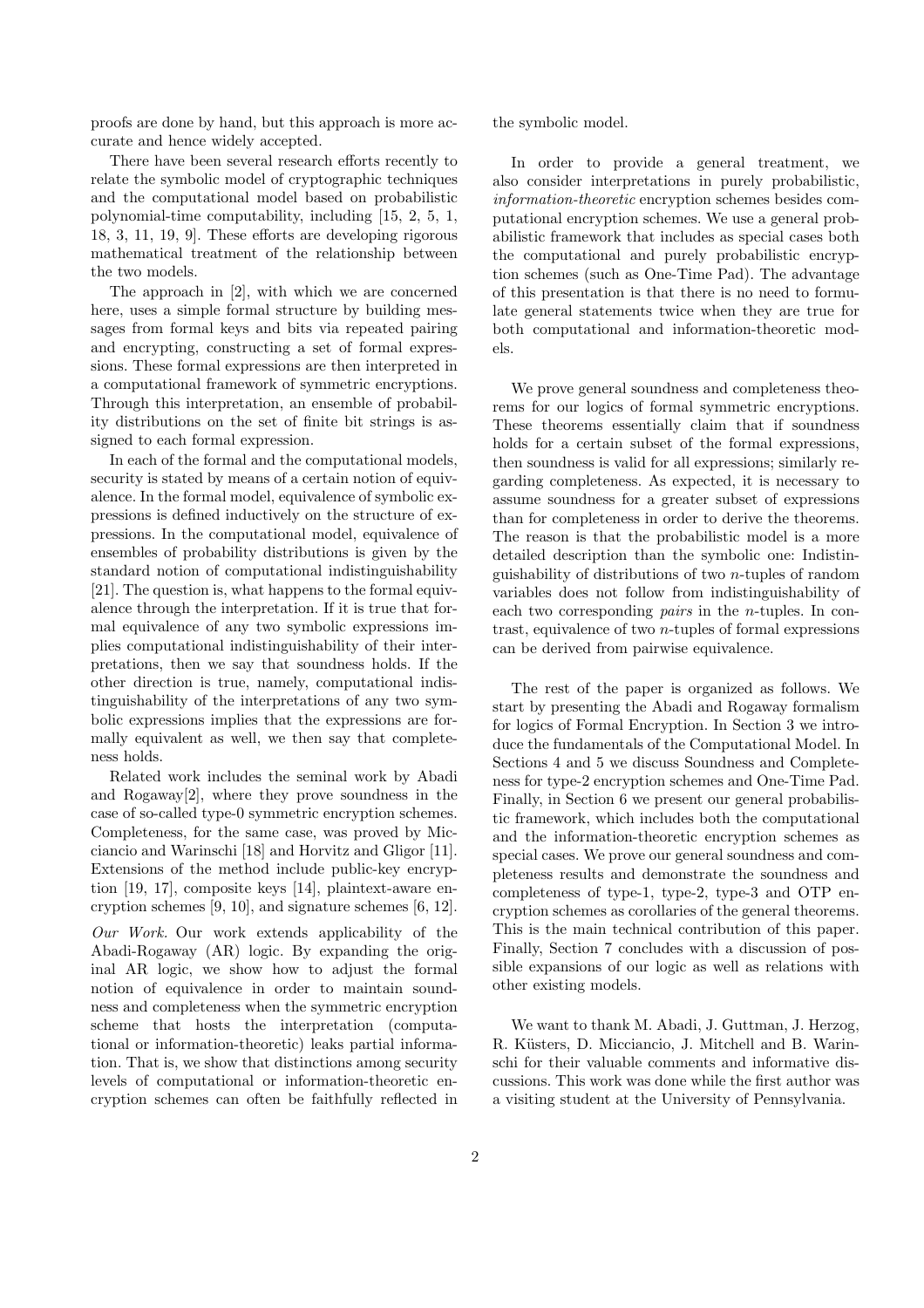## 2. The AR Logic of Formal Encryption

The Abadi-Rogaway logic of formal encryption is simple to treat, but is complex enough to reveal many subtleties that might occur in a protocol. In this formalism an expression represents a multitude of messages that can be exchanged during a protocol. It can also be thought of as the data that an adversary has collected via observing a protocol. In this language all the expressions are built from keys and blocks of bits via pairing and encryption. We will start by presenting the original definitions introduced in [2]. Later, in Sections 4, 5 and 6, we will extend the AR definition of equivalence so that we can deal with different notions of security.

**Definition 2.1.** Let **Keys** =  $\{K_1, K_2, K_3, ...\}$  be an infinite discrete set of symbols and **Blocks**  $\subseteq \{0,1\}^*$ a nonempty subset. We define the set of expressions, Exp, by the grammar:

 $Exp ::= Keys \mid Blocks \mid (Exp, Exp) \mid Enc$  $Enc ::= {Exp}_{Kevs}$ 

We will denote by  $Keys(M)$  the set of all keys occurring in M. We define the set of subexpressions of an expression  $M$ ,  $sub(M)$ , as the smallest subset of expressions containing M such that:

• 
$$
(M_1, M_2) \in sub(M)
$$
  $\implies$   $M_1 \in sub(M)$  and  $M_2 \in sub(M)$ , and

• 
$$
{M'}_K \in sub(M) \implies M' \in sub(M)
$$
.

We say that  $N$  is a subexpression of  $M$ , and denote it by  $N \sqsubseteq M$ , if  $N \in sub(M)$ .

We say that a key  $K$  encrypts an expression  $N$  in M if there is an expression  $N'$ , such that  $N \subseteq N'$  and  $\{N'\}_K \subseteq M$ . This induces a binary relation  $\prec^M$  on  $Keys(M)$ , that is,  $K \prec^M K'$  iff K' encrypts K in M. We say that a subset S of  $Keys(M)$  is cyclic in M if the restriction of  $\prec^M$  onto S is cyclic.

The reader should be aware that there are several different notions of cyclicity. According to our definition, expressions such as  $\{\{M\}_K\}_K$  are not considered cyclic.

Expressions are unambiguous, *i.e.*,  $(M, N)$  =  $(M', N')$  means that  $M = M'$  and  $N = N'$ , and  ${M}_{K} = {M'}_{K'}$  means that  $M = M'$  and  $K = K'.$ 

We define the set of visible subexpressions of an expression  $M$ , vis  $(M)$ , as the smallest subset of expressions containing  $M$  such that:

• 
$$
(M_1, M_2) \in vis(M)
$$
  $\implies$   $M_1 \in$   
*vis*  $(M)$  and  $M_2 \in vis(M)$ , and

•  $\{M'\}_K$  and  $K \in vis(M) \implies M' \in vis(M)$ .

We are now ready to define the set of *recoverable keys*  $of$  an expression  $M$ . The recoverable keys are those that an adversary can recover by looking at an expression. We define it as  $R\text{-}Keys(M) = vis(M) \cap Keys(M)$ . For more details, we refer to the example below, and [2].

We say that an encryption term  $\{M'\}_K \subseteq M$ is undecryptable in M if  $K \notin R\text{-}Keys(M)$ . Among the non-recoverable keys of an expression  $M$ , there is an important subset denoted by  $B\text{-}Keys(M)$ . The set  $B-Keys(M)$  contains those keys which encrypt the outermost undecryptable terms. Formally, for an expression  $M$ , we define  $B$ - $Keys(M)$  as

$$
B\text{-}Keys(M) = \begin{cases} K \in Keys(M) \mid \{M\}_K \in vis(M) \\ \text{but } K \not\in R\text{-}Keys(M) \end{cases}
$$

**Example 2.2.** Let  $M$  be the following expression

$$
((\{0\}_{K_6}, \{\{K_7\}_{K_1}\}_{K_4}), ((K_2, \{\{\{001\}_{K_3}, \{K_6\}_{K_5})\}_{K_5}), \{K_5\}_{K_2})).
$$

In this case,  $Keys(M) = \{K_1, K_2, K_3, K_4, K_5, K_6, K_7\}.$ It is of course not necessary to use the first 7 keys; we could have used others. The set of recoverable keys is  $R\text{-}Keys(M) = \{K_2, K_5, K_6\}$ , because an adversary sees the non-encrypted  $K_2$ , and with that he can decrypt  $\{K_5\}_{K_2}$ , hence recovering  $K_5$ ; then, decrypting twice with  $K_5$ ,  $K_6$  can be revealed. We also have that  $B\text{-}Keys(M) = \{K_3, K_4\}.$ 

Abadi and Rogaway also defined an equivalence notion on the set of expressions. This equivalence expresses the fact that an adversary cannot distinguish certain messages. Abadi and Rogaway introduced this notion assuming that an adversary cannot distinguish any two undecryptable formal ciphers. However, if we want to express the fact that some partial information may be revealed about the plaintext or about the encrypting key, we need to adjust the definition of the equivalence. We first discuss two specific cases, the so called which-key revealing encryption schemes and the One-Time Pad (Sections 4 and 5), and adjust the equivalence-notion in the formal case, and then give a general treatment of such adjustments (Section 6).

#### 3. Computational Model

In the Computational Model of Cryptography each message is a sequence of bits so, let strings =  $\{0,1\}^*$ . In order to be able to build up longer messages from shorter ones, we assume that an injective *pairing func*tion  $[\cdot, \cdot]$ : strings  $\times$  strings  $\rightarrow$  strings is given. Let plaintexts, ciphertexts and keys be nonempty subsets of strings and let 0 be a fixed particular element in plaintexts.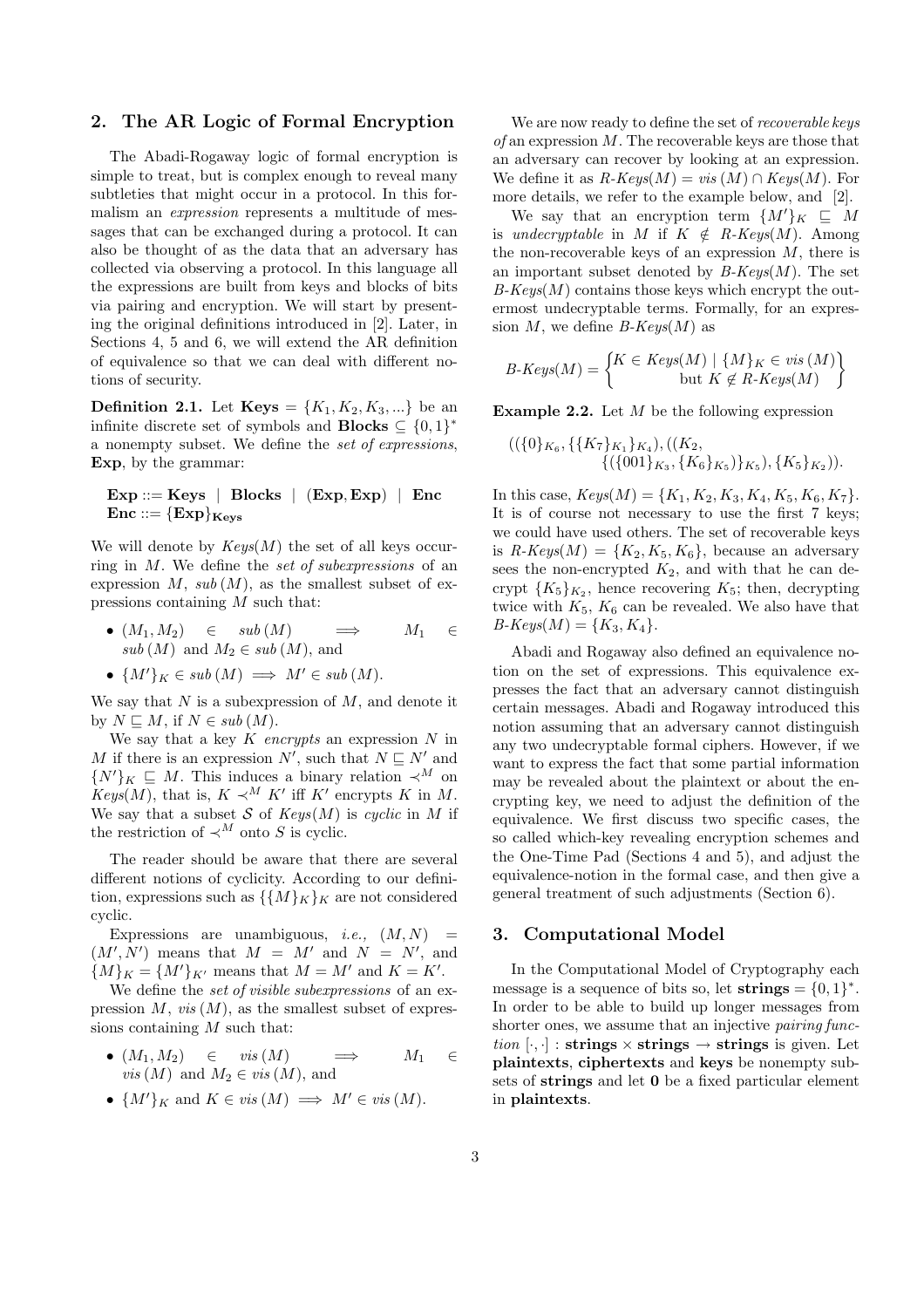Definition 3.1 (Encryption Scheme). A computational symmetric encryption scheme is a tripple  $\Pi =$  $(\mathcal{K}, E, D)$  where

- K : parameters  $\times$  coins  $\rightarrow$  keys is a keygeneration algorithm with security parameter  $\eta \in$  $parameters = N;$
- $E: \text{keys} \times \text{strings} \times \text{coins} \rightarrow \text{ciphertexts}$  is an encryption function;
- $D: \textbf{keys} \times \textbf{strings} \rightarrow \textbf{plaintext} \textbf{sis} \text{ such that for}$ all  $k \in \textbf{keys}$  and  $\omega \in \textbf{coins}$ ,

 $D_k(E_k(m,\omega)) = m$  for all  $m \in$  plaintexts,  $D_k(E_k(m',\omega)) = 0$  for all  $m' \notin$  plaintexts.

All of  $K$ ,  $E$  and  $D$  are computable in polynomial time in the size of the input, not counting the coins.

Computational Equivalence. In the computational setting, we assume that an adversary has access to computers with limited computational power. The notion of security is that an adversary should have very small probability of getting valuable information about encrypted messages, which is expressed mathematically as having little chance to tell different ciphertexts apart. Namely, messages are in fact ensembles (because of the security parameter) of random variables (since key generation and encryption are random), and the adversary is trying to distinguish these random ensembles. In order to express what it means to have little chance to distinguish two ensembles, we need the notions of negligible function and computational indistinguishability:

**Definition 3.2.** A function  $\epsilon : \mathbb{N} \to \mathbb{R}$  is said to be negligible, if for any  $c > 0$ , there is an  $n_c \in \mathbb{N}$  such that  $\epsilon(\eta) \leq \eta^{-c}$  whenever  $\eta \geq n_c$ .

**Definition 3.3.** Let  $F_{\eta}$  and  $G_{\eta}$  (for  $\eta \in$  parameters) be two sequences of random variables taking values in strings. Let  $Dist(F_n)$  and  $Dist(G_n)$  denote their probability distributions. We say that the ensembles  $F_n$  and  $G_{\eta}$  (or, also, that  $Dist(F_{\eta})$  and  $Dist(G_{\eta}))$  are computationally indistinguishable, if for any probabilistic polynomial-time adversary  $A_n$ ,

$$
\Pr\left[x \stackrel{R}{\longleftarrow} Dist(F_{\eta}) : \mathcal{A}_{\eta}(x) = 1\right] -
$$

$$
\Pr\left[x \stackrel{R}{\longleftarrow} Dist(G_{\eta}) : \mathcal{A}_{\eta}(x) = 1\right]
$$

is a negligible function of  $\eta$ .

Now that we know the meaning of indistinguishability of two ensembles, we can define security as the incapacity for an adversary to distinguish certain encryption oracles. For any key  $k \in \textbf{keys}$ , an encryption oracle  $\mathcal{E}_k(\cdot)$  is an algorithm that, on an input

 $x \in$  strings, outputs  $E_k(x)$ . The oracle  $\mathcal{E}_k(0)$ , on an input  $x \in \text{strings}$ , outputs  $E_k(0)$  In their seminal paper, AR defined several different notions of security. They defined type-0 security as follows:

Definition 3.4. We say that a computational encryption scheme is type-0 secure, if no probabilistic polynomial-time adversary can distinguish the pair of oracles  $(\mathcal{E}_k(\cdot), \mathcal{E}_{k'}(\cdot))$  from the pair of oracles  $(\mathcal{E}_k(\mathbf{0}), \mathcal{E}_k(\mathbf{0}))$  as k and k' are randomly generated. That is, for any probabilistic polynomial-time algorithm,  $\mathcal{A}_\eta$ , querying either  $(\mathcal{E}_k(\cdot), \mathcal{E}_{k'}(\cdot))$  or  $(\mathcal{E}_k(\mathbf{0}), \mathcal{E}_k(\mathbf{0})),$ 

$$
\Pr\left[k, k' \stackrel{R}{\longleftarrow} \mathcal{K}_{\eta} : \mathcal{A}_{\eta}^{\mathcal{E}_{k}(\cdot), \mathcal{E}_{k'}(\cdot)} = 1\right] -
$$

$$
\Pr\left[k \stackrel{R}{\longleftarrow} \mathcal{K}_{\eta} : \mathcal{A}_{\eta}^{\mathcal{E}_{k}(\mathbf{0}), \mathcal{E}_{k}(\mathbf{0})} = 1\right]
$$

is a negligible function of  $\eta$ .

Intuitively the above formula says the following: The adversary is given one of two pairs of oracles, either  $(\mathcal{E}_k(\cdot), \mathcal{E}_{k'}(\cdot))$  or  $(\mathcal{E}_k(0), \mathcal{E}_k(0))$  (where the keys were randomly generated prior to handing the pair to the adversary), but he does not know which. Then, the adversary can do all kinds of (probabilistic polynomial-time) computations including several queries to the oracles. He can even query the oracles with messages that depend on previously given answers of the oracles. We should remark that the keys used by the oracles for encryption do not change while the adversary queries the oracles. After this game, the adversary has to decide with which pair of oracles he was interacting. The adversary wins the game if he can decide for the correct one with a probability bigger than  $\frac{1}{2}$ , or equivalently if he can distinguish between the two. If this difference is negligible, as a function of  $\eta$ , we say that the two pairs are indistinguishable for the adversary, and hence the encryption is type-0 secure.

What type-0 security is meant to express is that not only no adversary can tell whether the oracles encrypt the plaintexts that the adversary submits or that they encrypt 0 instead, but he cannot tell either whether the encryptions by the pair were done with the same key, or with keys that had been separately generated. All the work presented by AR was done using this security level. It is possible to relax the power of the encryption scheme and by that we obtain several different notions of security.

Definition 3.5. We say that a computational encryption scheme is type-2 secure, if no probabilistic polynomial-time adversary can distinguish the oracles  $\mathcal{E}_k(\cdot)$  and  $\mathcal{E}_k(\mathbf{0})$  as k is randomly generated. That is, for any probabilistic polynomial-time algorithm,  $A_n$ ,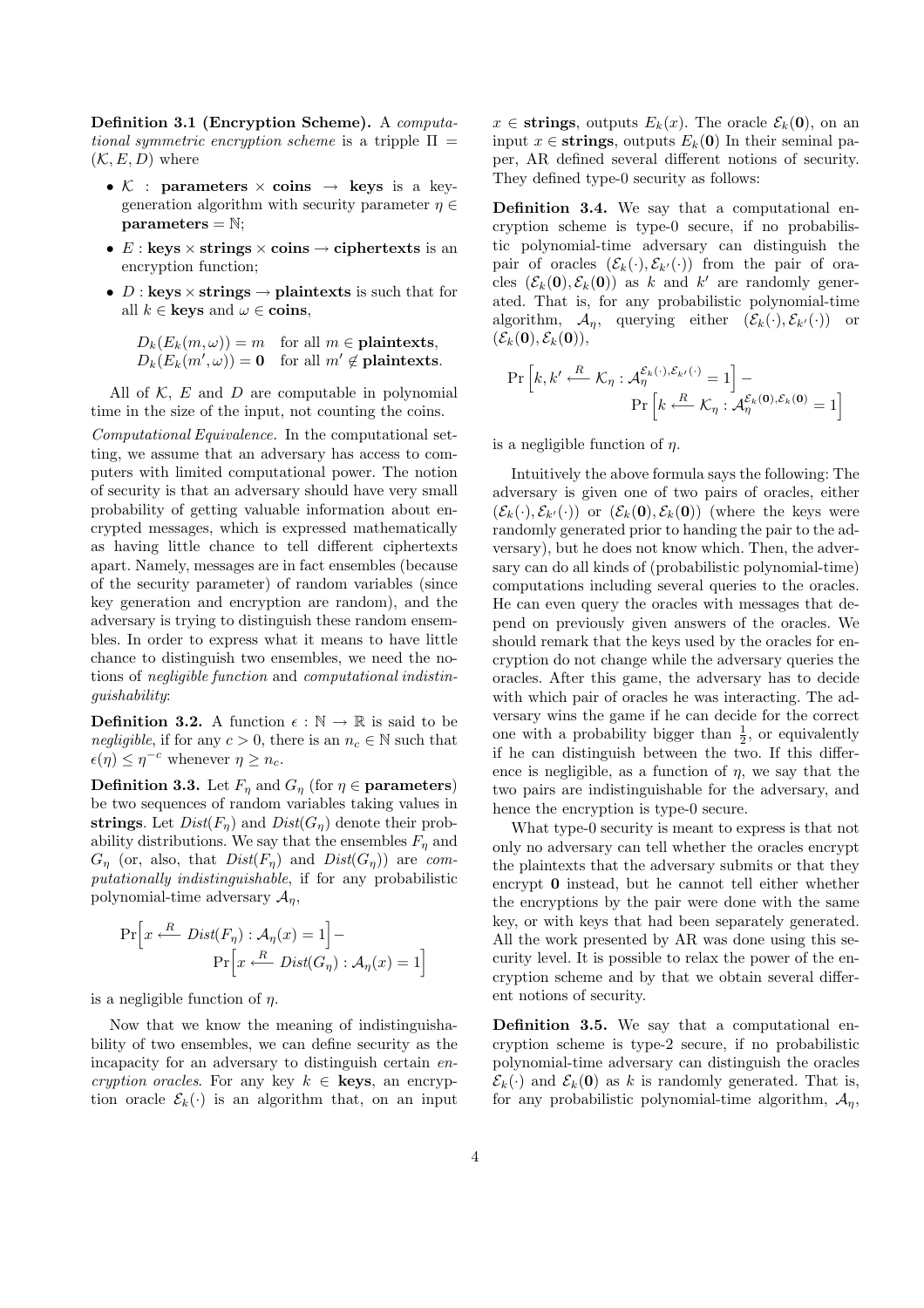querying either  $\mathcal{E}_k(\cdot)$  or  $\mathcal{E}_k(\mathbf{0}),$ 

$$
\Pr\left[k \stackrel{R}{\longleftarrow} \mathcal{K}_{\eta} : \mathcal{A}_{\eta}^{\mathcal{E}_k(\cdot)} = 1\right] - \Pr\left[k \stackrel{R}{\longleftarrow} \mathcal{K}_{\eta} : \mathcal{A}_{\eta}^{\mathcal{E}_k(0)} = 1\right]
$$

is a negligible function of  $\eta$ .

Here, we do not require that encryption with different keys should not be possible to be detected, as was the case in the type-0 security. This notion is very convenient to discuss the expansion of the Abadi-Rogaway logic to match this case, and we therefore stick to it for the moment. Nevertheless, as we will see later, our work can be applied to several other types of security.

# 4. Soundness and Completeness for Type-2 Schemes

In order to prove any relation between the formal and computational worlds, we need to translate a formal expression to something that computational theory can handle. The translation, which we call interpretation results in a sequence of random variables (and their distributions) indexed by the security parameter. Namely, to each valid formal expression  $M$  and security parameter  $\eta$ , the interpretation assigns a random variable  $\Phi_n(M)$  taking values in strings. Intuitively, the interpretation works as follows: blocks are interpreted as strings; each key is interpreted by running the key generation algorithm; pairs are translated into computational pairs and formal encryptions terms are interpreted by running the encryption algorithm.

AR presented such interpretation in an algorithmic way, which we include in the appendix. We will denote by  $\llbracket M \rrbracket_{\Phi_{\eta}}$  the distribution of  $\Phi_{\eta}(M)$  and by  $\llbracket M \rrbracket_{\Phi}$  the ensemble of  $\{\llbracket M \rrbracket_{\Phi_{\eta}}\}_{\eta \in \mathbb{N}}$ .

## 4.1. Formal Equivalence, and Expansion of the Logic for Type-2 Schemes

Formal equivalence is meant to express that for an adversary, certain messages look the same. In the original AR treatment (that was based in type-0 security), any two encryption terms that were encrypted with non-recoverable keys looked the same to the adversary. For that, formal encryption terms encrypted with nonrecoverable keys in an expression were replaced with a box,  $\Box$ , and if the resulting *pattern* agreed with the pattern of another expression up to key-renaming, then the two expressions were said to be equivalent. In a type-2 secure encryption scheme, an adversary may distinguish encryption terms that were encrypted with different keys, and therefore using the same box for all replacement will not work, the boxes have to be indexed by the encrypting keys. The patterns are hence defined in the following way:

$$
\begin{array}{c} \textbf{Pat} ::= \textbf{Keys} \mid \textbf{Blocks} \mid (\textbf{Pat}, \textbf{Pat}) \mid \{\textbf{Pat}\}_{\textbf{Keys}} \mid \\qquad \qquad \mid \Box_{\textbf{Keys}} \end{array}
$$

The *pattern of an expression* for the type-2 case is defined as follows:

**Definition 4.1.** For an expression  $M$ , the pattern of  $M$ , pattern $(M)$ , is obtained from M by replacing each undecryptable term  $\{M'\}_K \sqsubseteq M$  by  $\square_K$ .

**Definition 4.2.** We say that two valid expressions  $M$ and N are *equivalent*, and denote it by  $M \cong N$ , if there is a key-renaming function, i.e., a bijection  $\sigma : \mathbf{Kevs} \rightarrow$ **Keys**, such that  $pattern(M)\sigma = pattern(N)$ , where for any pattern  $Q$ ,  $Q\sigma$  denotes the pattern obtained from Q by replacing all occurrences of keys K in Q by  $\sigma(K)$ (including those occurrences as indexes of  $\square$ ).

**Example 4.3.** Let  $N$  be the expression

$$
((\{0\}_{K_8}, \{100\}_{K_1}), ((K_7, \{(\{0101\}_{K_9}, \{K_8\}_{K_5})\}_{K_5}), \{K_5\}_{K_7})).
$$

We have that  $R\text{-}Keys(N) = \{K_5, K_7, K_8\}$ , and so, in this case, *pattern(N)* is

$$
((\{0\}_{K_8}, \Box_{K_1}), ((K_7, \{(\Box_{K_9}, \{K_8\}_{K_5})\}_{K_5}), \{K_5\}_{K_7})).
$$

Defining M as in Example 2.2, pattern $(M)$  is

$$
((\{0\}_{K_6},\Box_{K_4}),((K_2,\{(\Box_{K_3},\{K_6\}_{K_5})\}_{K_5}),\{K_5\}_{K_2})).
$$

Now, if we replace  $K_6 \rightarrow K_8, K_4 \rightarrow K_1, K_2 \rightarrow K_7$ ,  $K_3 \to K_9$  and  $K_5 \to K_5$  in M, the pattern of M turns into the pattern of  $N$ , so  $M$  and  $N$  are equivalent.

With these definitions, the following soundness and completeness theorems can be proved:

**Theorem 4.4.** Let  $M$  and  $N$  be expressions such that  $B-Keys(M)$  and  $B-Keys(N)$  are not cyclic in M and N respectively. Let  $\Pi$  be a type-2 secure encryption scheme. Then,  $M \cong N$  implies  $[M]_{\Phi} \approx [N]_{\Phi}$ .

In the other direction we have that,  $[M]_{\Phi} \approx [N]_{\Phi}$ implies  $M \cong N$  for arbitrary expressions M and N if and only if the following conditions hold: for any  $K, K', K'' \in \mathbf{Keys}, B \in \mathbf{Blocks}, M, M', N, N' \in \mathbf{Exp},$ (i) no pair of  $[[K]]_{\Phi}$ ,  $[[B]]_{\Phi}$ ,  $[[(M, N)]]_{\Phi}$ ,  $[[\{M'\}_{K'}]]_{\Phi}$  are equivalent with respect to  $\approx$ ; (ii) if  $[(K, {M}_K)]_{\Phi} \approx [(K'', {M'}_K')]_{\Phi}$ , then  $K' =$  $K''$ : (iii) if  $[({M}_{K}, {M'}_{K})]_{\Phi} \approx [({N}_{K'}, {N'}_{K''})]_{\Phi}$ then  $K' = K''$ .

Let us now discuss the conditions in the completeness part above in some detail. Condition (i) requires that different types of objects, blocks, keys, pairs and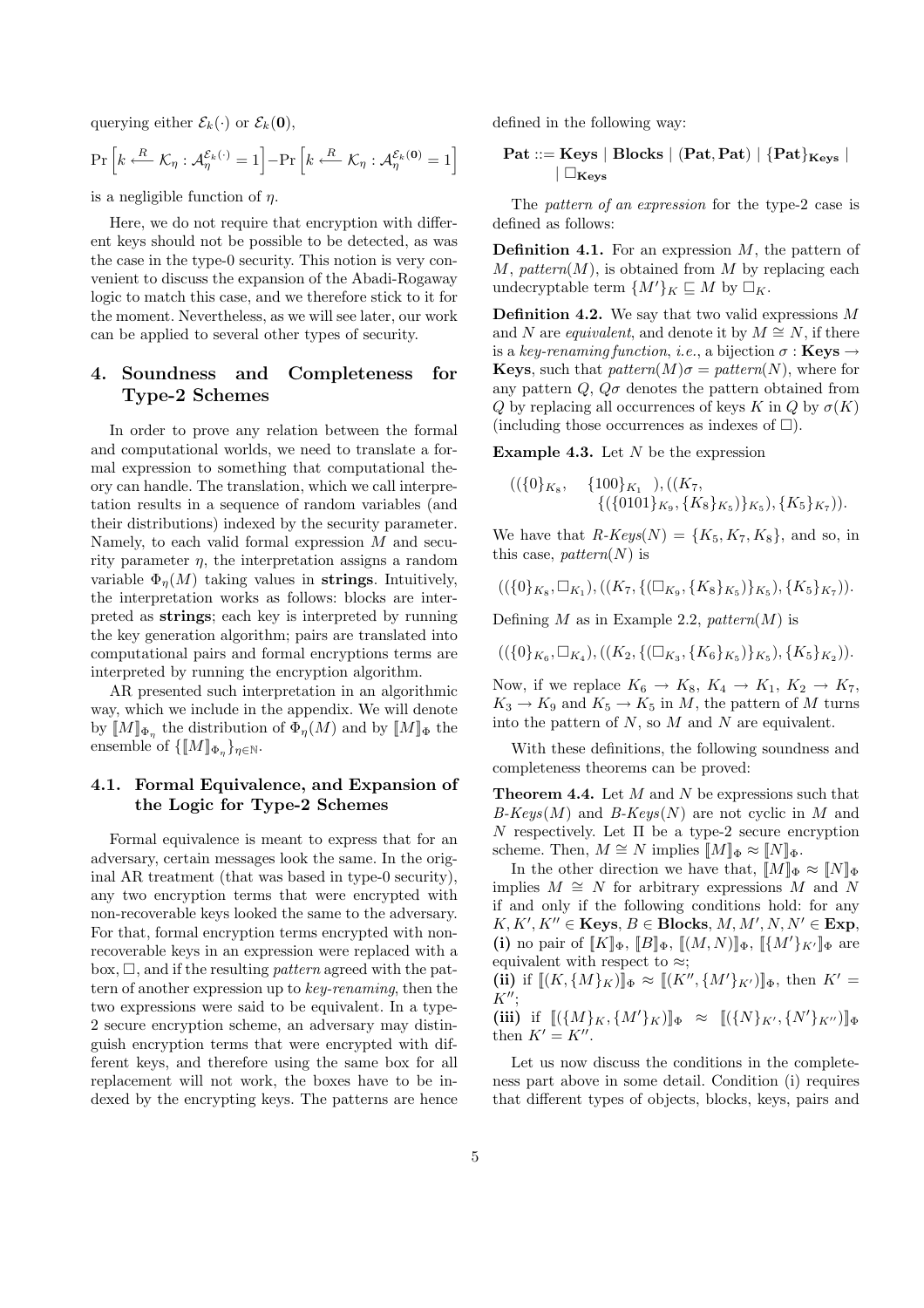encryption terms should be distinguishable to achieve completeness; this can be ensured by tagging each object with its type, as suggested in [2]. We call condition (ii) weak confusion-freeness. This condition is in fact equivalent to weak key-authenticity that was introduced by Horvitz and Gligor in [11] in the case of type-0 schemes; it essentially means that decrypting with the wrong key should be detectable in a probabilistic sense. Finally, condition (iii) requires that encryption with different keys should be detectable. The type-2 condition in Definition 3.5 allows that encrypting with different keys may be detectable, but it does not require it. That is good for soundness, but in order to achieve completeness for the formal equivalence we introduced, we need to assume that encryption with different keys is detectable. A purely computational condition that implies condition (iii) is to require that for some probabilistic polynomial-time algorithm  $\mathcal{A}_n$ ,

$$
\Pr\left[k, k' \stackrel{R}{\longleftarrow} \mathcal{K}_{\eta} : \mathcal{A}_{\eta}^{\mathcal{E}_{k}(\cdot), \mathcal{E}_{k'}(\cdot)} = 1\right] - \Pr\left[k \stackrel{R}{\longleftarrow} \mathcal{K}_{\eta} : \mathcal{A}_{\eta}^{\mathcal{E}_{k}(\cdot), \mathcal{E}_{k}(\cdot)} = 1\right]
$$

is not a negligible function of  $\eta$ .

We can prove similar theorems for length revealing (type-1) encryption schemes and both which-key and length-revealing (type-3) encryption schemes. We do not state those theorems here since they will follow as corollaries of our general theorems.

# 5. Soundness and Completeness for One-Time Pad

Besides the computational, there are other possible important notions of indistinguishability. For example, we may say that two distributions are indistinguishable, if they are identical. We can still consider interpretations of formal expressions, and check soundness and completeness for this case. As an example, let us now consider a specific implementation of the One-Time Pad.

Let strings  $:= \{0,1\}^*$  with the following pairing function: For any two strings  $x, y \in$  strings we can define the pairing of x and y as  $[x, y] := \langle x, y, 0, 1_{|y|} \rangle$ where  $\langle$  , ,  $\ldots$  ,  $\rangle$  denotes the concatenation of the strings separated by the commas,  $1<sub>m</sub>$  stands for m many 1's, and for any  $x \in \{0,1\}^*$ , |x| denotes the length of the string. The number of 1's at the end indicate how long the second string is in the pair, and the 0 separates the strings from the 1's. Let blocks be those strings that end with 001. The ending is just a tag, it shows that the meaning of the string is a block.

Key-Generation. In case of the OTP, the length of the encrypting key must match the plaintext, hence we need a separate key-generation for each length. That is, for each  $n > 3$ ,  $\mathcal{K}_n$  is a random variable over some  $(\Omega_{\mathcal{K},n},\Pr_{\mathcal{K},n})$  such that its values are equally distributed over  $\text{keys}_n := \{k \mid k \in \text{strings}, |k| = \}$ distributed over  $\textbf{keys}_n := \{ \kappa \mid \kappa \in \textbf{strings}, \ |\kappa| = n, \ k \text{ ends with 010} \}.$  Let  $\textbf{keys} := \bigcup_{\alpha}^{\infty} \textbf{keys}_n.$  For  $k \in \textbf{keys}, \text{ let } \text{core}(k) \text{ denote the string that we get}$ from  $k$  by cutting the tag 010.

Encryption. Let the domain of the encryption function,  $Dom_E$ , be those elements  $(k, x) \in \text{keys} \times$ strings, for which  $|k| = |x| + 3$ , and let  $E_k(x) :=$  $\langle \text{core}(k) \oplus x, 110 \rangle$ . The tag 110 informs us that the string is a ciphertext. Notice that this encryption is not probabilistic,  $E_k(x)$  is not a random variable (or, in other words a constant random variable). Notice also, that the tag of the plaintext is not dropped, that part is also encrypted.

**Decryption.** The decryption function  $D_k(x)$  is defined whenever  $|k| = |x|$ , and, naturally the value of  $D_k(x)$  is the first  $|k| - 3$  bits of  $k \oplus x$ .

Indistinguishability. As we mentioned, let us now call two distributions indistinguishable, if they are identical.

#### 5.1. Interpretation for One-Time Pad

In case of the OTP, lengths of the messages, and of the keys have vital importance. This notion though is not reflected in the formal view as we defined it in section 2. Therefore, we have to expand the logic so that we can talk about the length of an expression.

Definition 5.1. We assume that some length function  $l : \textbf{Keys} \rightarrow \{4, 5, ...\}$  is given on the keys symbols. The length of a block is defined as  $l(B) := |B| + 3$ . We added 3 to match the length of the tag. We define the length function on any expression in Exp by induction:  $l((M, N)) := l(M) + 2l(N) + 1, l({M \nmid K}) := l(M) + 3$ if  $l(M) = l(K) - 3$ , and  $l({M}_{K}) = 0$  otherwise.

The valid expressions are defined as those expressions in which the length of the encrypted subexpressions match the length of the encrypting key, and, in which no key is used twice to encrypt. This latter condition is necessary to prevent leaking information because of the properties of the OTP.

Definition 5.2. We define the valid expressions for OTP as  $\text{Exp}_{\text{opp}} = \{M \in \text{Exp} \mid M' \sqsubseteq M \text{ implies}$  $l(M') > 0$ , and each key encrypts at most once in M.

The interpretation for the OTP is defined similarly to the type-2 case with some minor changes regarding the tagging of the messages, and there is no security parameter here, so the interpretation outputs one random variable only for each formal expression. For full details check the algorithm in the appendix.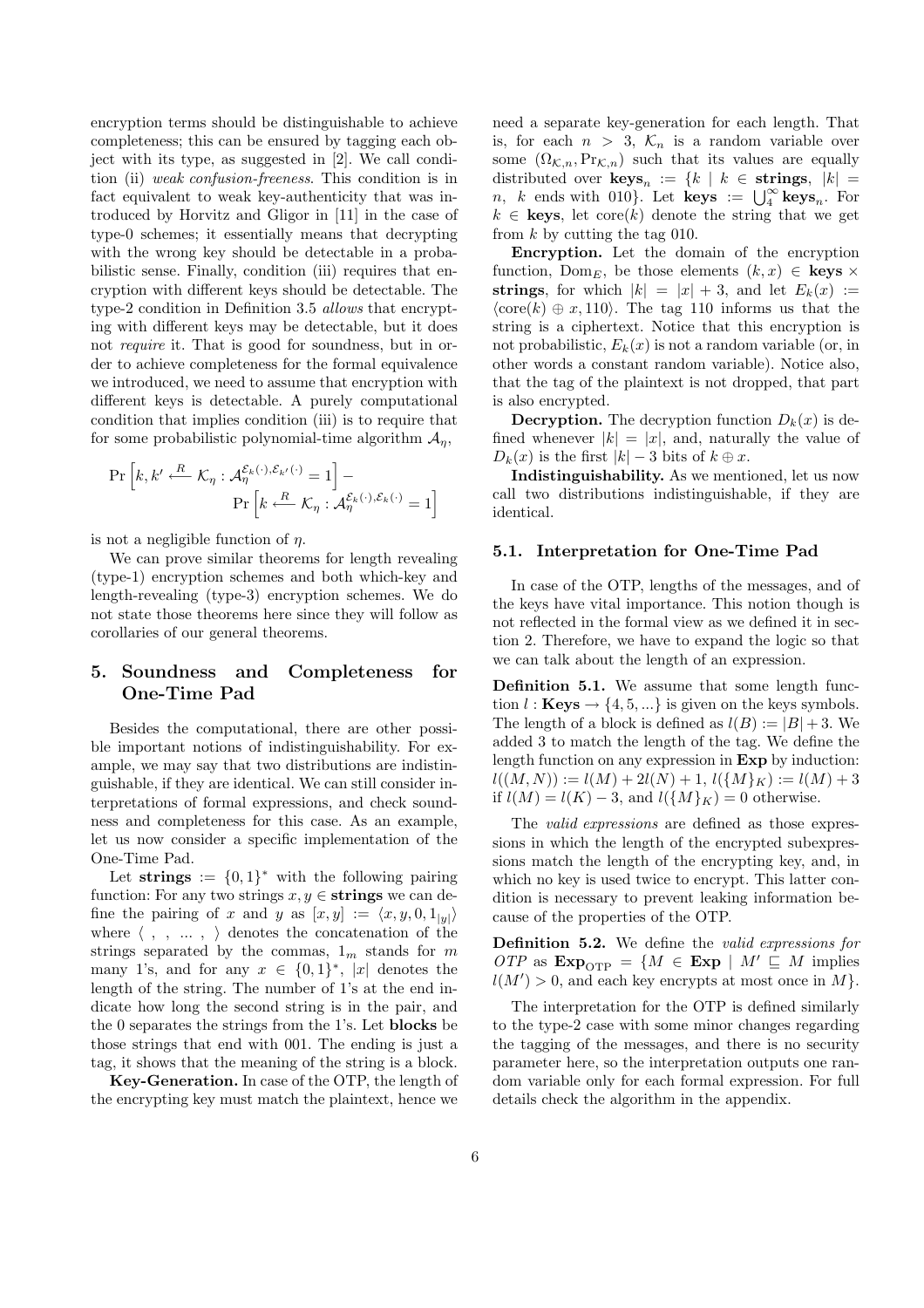## 5.2. Formal Equivalence and Expansion of the Logic for One-Time Pad

As in the case of type-2 encryption schemes, here we have to find also a suitable equivalence relation for the formal expressions. We now assign different boxes to encryption terms of different length. (We could use boxes indexed by the keys here too, see Example 6.24.) That is, we define the patterns as:

$$
\begin{array}{c} \textbf{Pat} ::= \textbf{Keys} \mid \textbf{Blocks} \mid (\textbf{Pat}, \textbf{Pat}) \mid \{\textbf{Pat}\}_{\textbf{Keys}} \mid \\ \mid \Box_{\{4,5,...\}} \end{array}
$$

In the case of One-Time Pad, the patterns, and equivalence of expressions can be defined the following way:

**Definition 5.3.** For a valid expression  $M$ , the pattern of  $M$ ,  $pattern(M)$ , is obtained by replacing each undecryptable term  $\{M'\}_K \sqsubseteq M$  by  $\square_{l(\{M'\}_K)}$ , where  $l({M'}_K)$  denotes the formal length of  ${M'}_K$  (which is in fact the same as  $l(K)$ ).

**Definition 5.4.** We say that two expressions  $M$  and N are equivalent, and denote it by  $M \cong_{\text{OTP}} N$ , if there exists a length-preserving key-renaming function such that  $pattern(M)\sigma = pattern(N)$ .

Then, the following soundness and completeness theorems can be proven:

**Theorem 5.5.** Let  $M$  and  $N$  be two valid expressions in  $\text{Exp}_{\text{OTP}}$  such that B-Keys(M) and B-Keys(N) are not cyclic in M and N respectively. Then,  $M \cong_{\text{OTP}}$ N implies that  $[M]_{\Phi}$  and  $[M]_{\Phi}$  are the same probability distributions.

Let M and N be two valid expressions in  $\text{Exp}_{\text{OTP}}$ . Then if  $[M]_{\Phi}$  and  $[M]_{\Phi}$  have the same probability distributions, we have that  $M \cong_{\text{OTP}} N$ .

In the completeness theorem for OTP we do not have any side condition as in Theorem 4.4. Note that here the analogue of the condition (i) from Theorem 4.4 is immediate due to the tagging. For (ii), the analogue also follows from the tagging since decrypting with the wrong key will result in a meaningless text. The analogue of (iii) is meaningless in this case since we just encrypt at most once with each key.

# 6. A General Treatment for Symmetric Encryption

We provide a general probabilistic framework for symmetric encryption, which contains both the computational and the information-theoretic description as special cases. Keys, plaintexts and ciphertexts are elements of some discrete set  $\overline{strings}$ . This is  $({0,1}^*)^{\infty}$ in the case of a computational treatment, and it is

 ${0,1}^*$  for the information-theoretic description. The elements of  $({0,1}^*)^{\infty}$  are sequences in  ${0,1}^*$ , corresponding to parametrization by the security parameter.

A fixed subset,  $\overline{\text{plaintext}} \subset \overline{\text{strings}}$  represents the messages that are allowed to be encrypted. Another subset,  $\overline{\text{keys}} \subseteq \overline{\text{strings}}$  is chosen for the possible encrypting keys. In order to be able to build up longer messages from shorter ones, we assume that an injective pairing function is given:  $[\cdot, \cdot] : \text{strings} \times$  $s$ trings  $\rightarrow$  strings. The range of the pairing function will be called **pairs: pairs :**  $\text{Ran}_{[.,.,.]}$ . A symmetric encryption scheme has the following constituents:

Key-generation. Key-generation is represented by a random variable  $\mathcal{K} : \Omega_{\mathcal{K}} \to \overline{\text{keys}}$ , over a discrete probability field  $(\Omega_K, \Pr_K)$ . In a given scheme, more than one key-generation is allowed.

**Encryption.** For a given  $k \in \overline{\textbf{keys}}$ , and a given  $x \in \textbf{plaintext}, E_k(x)$  is a random variable over some discrete probability field  $(\Omega_E, \Pr_E)$ . The values of this random variable are in  $\overline{strings}$  and are denoted by  $E_k(x)(\omega)$ , whenever  $\omega \in \Omega_E$ .

Decryption. An encryption must be decryptable, so we assume that for each  $k \in \overline{\textbf{keys}}$ , a function D:  $(k, x) \mapsto D_k(x)$  is given satisfying  $D_k(E_k(x)(\omega)) = x$ for all  $\omega \in \Omega_E$  and  $x \in \overline{\textbf{plaintext}}$ .

The notion of indistinguishability is important both in case of computational and information-theoretic treatments of cryptography. It expresses when there is only very small probability to tell two probability distributions apart.

Indistinguishability. We assume that an equivalence relation called indistinguishability is defined on distributions over  $\overline{strings}$ . We will denote this relation by  $\approx$ . We will also say that two random variables taking values in strings are equivalent (indistinguishable) if (and only if) their distributions are equivalent; we will use  $\approx$  for denoting this equivalence between random variables as well. For  $\approx$ , we require the followings:

(i) Random variables with the same distribution are indistinguishable;

(ii) Constant random variables are indistinguishable if and only if the constants are the same;

(iii) For random variables  $F : \Omega_F \to \overline{\text{strings}}$ and  $G : \Omega_G \to \overline{\text{strings}}$ , if  $F \approx G$ , the followings must hold: If  $\pi^i$  denotes the projection onto one of the components of strings  $\times$  strings, then  $\pi^i \circ [\cdot, \cdot]^{-1} \circ F \approx \pi^i \circ [\cdot, \cdot]^{-1} \circ G$  for  $i = 1, 2;$ 

(iv) If  $F'$  :  $\Omega_F \to \overline{\text{strings}}$ ,  $G'$  :  $\Omega_G \to \overline{\text{strings}}$ are also indistinguishable random variables such that  $F$  and  $F'$  are independent and  $G$  and  $G'$  are also independent, then  $\omega_F \mapsto [F(\omega_F), F'(\omega_F)]$  and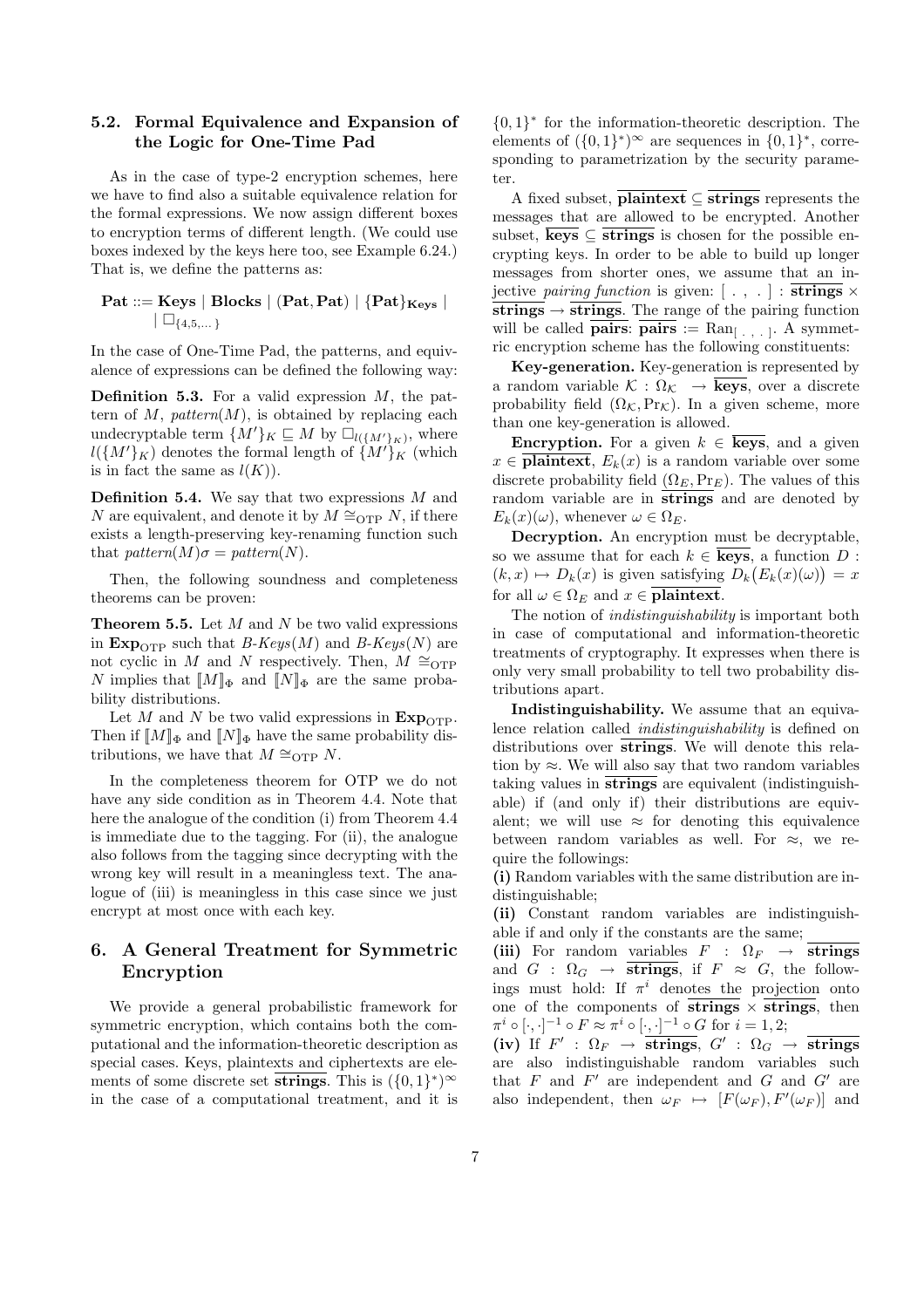$\omega_G \mapsto [G(\omega_G), G'(\omega_G)]$  are indistinguishable random variables; moreover, if  $\alpha, \beta$  :  $\overline{strings} \rightarrow \overline{strings}$ are functions that preserve  $\approx$  (*i.e.*  $\alpha \circ F \approx \alpha \circ G$ and  $\beta \circ F \approx \beta \circ G$  whenever  $F \approx G$ ). then  $\omega_F \mapsto [(\alpha \circ F)(\omega_F),(\beta \circ F)(\omega_F)]$  and  $\omega_G \mapsto [(\alpha \circ G)(\omega_G),(\beta \circ G)(\omega_G)]$  are indistinguishable random variables if  $F \approx G$ .

Indistinguishability needs to satisfy some further properties under encryption and decryption that we will specify under the definition of encryption schemes below.

Example 6.1. The simplest example for indistinguishability is that it holds between two random variables if and only if their distributions are identical.

Example 6.2. The standard notion of computational indistinguishability in [21] is also a special case of the general definition. In this case  $\overline{\text{strings}} = (\{0,1\}^*)^{\infty} =$ strings $\infty$ . Random variables of computational interest have the form  $F: \Omega_F \to \text{strings}^{\infty}$  and have independent components; *i.e.*, for  $\eta \in \mathbb{N}$  security parameter, denoting the  $\eta$ 'th component of F by  $F_{\eta}: \Omega_F \to \textbf{strings},$ it is required that  $F_{\eta}$  and  $F_{\eta'}$  are independent random variables for  $\eta \neq \eta'$ . Indistinguishability then is phrased with the ensemble of probability distributions of the components of the random variables.

Definition 6.3. An encryption scheme is a quadruple  $\Pi = (\{\mathcal{K}_i\}_{i\in I}, E, D, \approx)$  where  $\{\mathcal{K}_i\}_{i\in I}$  is a set of key-generations for some index set  $I, E$  is an encryption,  $D$  decrypts ciphertexts encrypted by  $E$ , and  $\approx$  is the indistinguishability defined above. We require that for any  $i \in I$ , the probability distribution of  $\mathcal{K}_i$  be distinguishable from any constant in strings, the distributions of  $\mathcal{K}_i$  and of  $\mathcal{K}_j$  be distinguishable whenever  $i \neq j$ , and also that the distribution of  $(k, k')$  be distinguishable from the distribution of  $(k, k)$  if k and k' are independently generated:  $k \stackrel{R}{\longleftarrow} \mathcal{K}_i, k' \stackrel{R}{\longleftarrow} \mathcal{K}_j$  for any  $i, j \in I$ . The indistinguishability relation  $\approx$ , besides satisfying the properties stated before, needs to be such that if F and  $G$  are random variables taking values in  $\overline{strings}$ , and  $\mathcal{K}_i$  is a key-generation such that the distribution of  $[\mathcal{K}_i, F]$  is indistinguishable from the distribution of  $[\mathcal{K}_i, G]$ , then: ¡ ¢

(i)  $(\omega_E, \omega_{\mathcal{K},i}, \omega) \rightarrow E_{\mathcal{K}_i(\omega_{\mathcal{K},i})}$  $F(\omega)$  $E_{\mathcal{K}_i(\omega_{\mathcal{K},i})}(F(\omega))(\omega_E)$  and  $(\omega_E, \omega_{\mathcal{K},i}, \omega) \mapsto E_{\mathcal{K}_i(\omega_{\mathcal{K},i})}(G(\omega))(\omega_E)$  are indistinguishable random variables; ¡ ¢

(ii)  $(\omega_{\mathcal{K},i}, \omega) \mapsto D_{\mathcal{K}_i(\omega_{\mathcal{K},i})}$  $F(\omega)$  $(a_i, \omega) \mapsto D_{\mathcal{K}_i(\omega_{\mathcal{K},i})}(F(\omega))$  and  $(\omega_{\mathcal{K},i}, \omega) \mapsto$  $D_{\mathcal{K}_i(\omega_{\mathcal{K},i})}(G(\omega))$  are also indistinguishable random variables.

Here the probability over  $\Omega_{\mathcal{K}_i} \times \Omega_F$  is the joint probability of  $\mathcal{K}_i$  and F, which are here not necessarily independent. Similarly for G.

#### 6.1. Equivalence of Expressions

In their treatment, Abadi and Rogaway defined equivalence of expressions via replacing encryption terms encrypted with non-recoverable keys in an expression by a box; two expressions then were declared equivalent if once these encryption terms were replaced, the received patterns looked the same up to key-renaming. This method implicitly assumes, that an adversary cannot distinguish any undecryptable terms. However, if we want to allow leaking of partial information, we need to modify the definition of equivalence.

Before introducing our notion of equivalence of expressions, we postulate an equivalence notion  $\equiv_{\mathbf{K}}$  on the set of keys, and another equivalence,  $\equiv_{\mathbf{C}}$  on the set of valid encryption terms. The word valid, defined precisely below, is meant for those encryption terms (and expressions) that "make sense". Then, the equivalence on the set of valid expressions will be defined with the help of  $\equiv_{\mathbf{K}}$  and  $\equiv_{\mathbf{C}}$ .

The reason for postulating equivalence on the set of keys is that we want to allow many key-generation processes in the probabilistic setting. We therefore have to be able to distinguish formal keys that were generated by different key-generation processes. Therefore, we assume that an equivalence relation  $\equiv_K$  is given on the set of keys such that each equivalence class contains inset or keys such that each equivalence class col<br>finitely many keys. Let  $\mathcal{Q}_{\mathbf{Keys}}:=\mathbf{Keys}/\text{F}_{\mathbf{K}}.$ 

**Definition 6.4.** A bijection  $\sigma$  : **Keys**  $\rightarrow$  **Keys** is called key-renaming function, if  $\sigma(K) \equiv_K K$  for all  $K \in \mathbf{K}$ evs. For any expression M,  $M\sigma$  denotes the expression obtained by changing all keys in  $M$  to their images via  $\sigma$ .

The set  $Exp$  is often too big to suit our purposes. For example, sometimes we require that certain messages can be encrypted with certain keys only. We therefore define the set of valid expressions:

Definition 6.5. A set of *valid expressions* is a subset  $Exp_{\mathcal{V}}$  of  $Exp$  such that:

(i) all keys and all blocks are contained in  $Exp_{\mathcal{V}}$ ;

(ii) if  $M \in \mathbf{Exp}_{\mathcal{V}}$  then  $sub(M) \subset \mathbf{Exp}_{\mathcal{V}}$  and any number of pairs of elements in  $sub(M)$  are also in  $Exp_{\mathcal{V}}$ ; and

(iii) for any key-renaming function  $\sigma$ ,  $M \in \mathbf{Exp}_{\mathcal{V}}$  iff  $M\sigma \in \mathbf{Exp}_{\mathcal{V}}$ . Given a set of valid expressions, the set of valid encryption terms is  $\text{Enc}_{\mathcal{V}} := \text{Enc} \cap \text{Exp}_{\mathcal{V}}$ .

Equivalence of valid expressions is meant to incorporate the notion of security into the model: we want two expressions to be equivalent when they look the same to an adversary. If we think that the encryption is so secure that no partial information is revealed, then all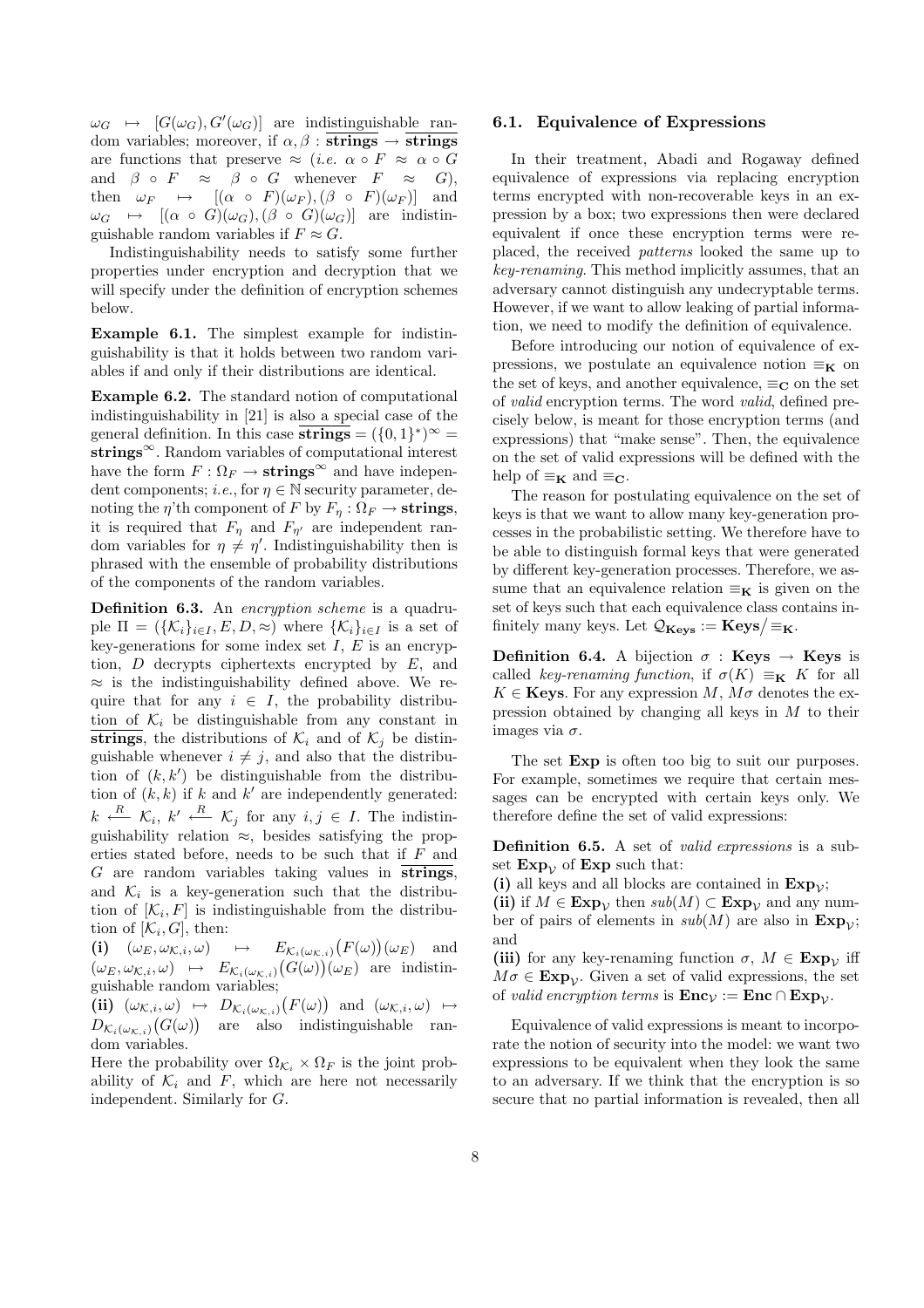undecryptable terms should look the same to an adversary. If partial information, say repetition of the encrypting key, or length is revealed, then we have to adjust the notion of equivalence accordingly. We do this by introducing an equivalence relation on the set of valid encryption terms in order to capture which ciphertexts an adversary can and cannot distinguish; in other words, what partial information (length, key, etc...) can an adversary retrieve from the ciphertext.

Hence, from now on, we assume that there is an equivalence relation,  $\equiv_C$  given on the set of valid encryption terms, with the property that for any  $M, N \in$ **Enc** $\mathcal{V}$  and  $\sigma$  key-renaming function,  $M \equiv_{\mathbf{C}} N$  if and only if  $M\sigma \equiv_{\mathbf{C}} N\sigma$ . Let  $\mathcal{Q}_{\text{Enc}} := \text{Enc}_{\mathcal{V}} / \equiv_{\mathbf{C}}$ .

Since we required that  $M \equiv_{\mathbf{C}} N \in \mathbf{Enc}_{\mathcal{V}}$ , if and only if  $M\sigma \equiv_{\mathbf{C}} N\sigma$  whenever  $\sigma$  is a key-renaming function,  $\sigma$  induces a renaming on  $\mathcal{Q}_{\text{Enc}}$ , which we also denote by  $\sigma$ .

Example 6.6. We will consider encryption schemes where an adversary can recognize when two encryption terms were encrypted with different keys. For this case, we will need to define  $\equiv_C$  so that two encryption terms are equivalent if and only if they are encrypted with the same key.

Example 6.7. In [18], the authors find it useful to define a length-function on **Exp** by specifying  $l(K) := 1$ for  $K \in \mathbf{Keys}, l(B) := 1$  for  $B \in \mathbf{Blocks}, l((M, N)) :=$  $l(M)+l(N)$ , and  $l({M}_{K}) := l(M)+1$ . Two encryption terms are then considered to be indistinguishable for an adversary if and only if they have the same length. In this case, we define  $\equiv_{\mathbf{C}}$  so that it equates encryption terms with the same length, and hence an element of  $\mathcal{Q}_{\text{Enc}}$  will contain all encryption terms that have a specific length.

Definition 6.8. A formal logic for symmetric encryption is a triple  $\Delta = (\mathbf{Exp}_{\mathcal{V}}, \equiv_{\mathbf{K}}, \equiv_{\mathbf{C}})$  where  $\mathbf{Exp}_{\mathcal{V}}$  is a set of valid expressions,  $\equiv_K$  is an equivalence relation on Keys, and  $\equiv_{\mathbf{C}}$  is an equivalence relation on **Enc**<sub>V</sub>; we require the elements of  $Q_{\text{Kevs}}$  to be infinite sets, and that for any  $\sigma$  key renaming function relative to  $\mathcal{Q}_{\mathbf{K}\mathbf{e}\mathbf{y}\mathbf{s}}$ 

(i) if  $M \in \mathbf{Exp}$ , then  $M \in \mathbf{Exp}_\mathcal{V}$  if and only if  $M\sigma \in \mathbf{Exp}_\mathcal{V};$ 

(ii) if  $M, N \in \text{Enc}_{\mathcal{V}}$ , then  $M \equiv_{\mathbf{C}} N$  if and only if  $M\sigma \equiv_{\mathbf{C}} N\sigma$ ; and

(iii) replacing an encryption term within a valid expression with another equivalent valid encryption term results in a valid expression.

To define the equivalence of expressions, we first assign to each valid expression an element in the set of patterns, Pat, defined the following way:

Definition 6.9. Let the set of patterns defined by the following grammar:

$$
\begin{array}{l} \textbf{Pat} ::= \textbf{Keys} \mid \textbf{Blocks} \mid (\textbf{Pat}, \textbf{Pat}) \mid \{\textbf{Pat}\}_{\textbf{Keys}} \mid \\qquad \qquad \mid \Box_{\mathcal{Q}_{\textbf{Enc}}} \end{array}
$$

**Definition 6.10.** For a valid expression  $M$ , the pattern of M,  $pattern(M)$ , is obtained by replacing each undecryptable term  $\{M'\}_K \subseteq M \ (K \notin R\text{-}Keys(M))$ by  $\Box_{\mu(\lbrace M' \rbrace_K)}$ , where  $\mu(\lbrace M' \rbrace_K) \in \mathcal{Q}_{\text{Enc}}$  denotes the equivalence class containing  $\{M'\}_K$ .

We say that two valid expressions  $M$  and  $N$  are equivalent, and denote it by  $M \cong N$ , if there is a key-renaming  $\sigma$  such that  $pattern(M)\sigma = pattern(N)$ , where for any pattern  $Q$ ,  $Q\sigma$  denotes the pattern obtained by renaming all the keys and the box-indexes (which are equivalence classes in  $\mathcal{Q}_{\text{Enc}}$ ) in Q with  $\sigma$ .

**Example 6.11.** In the case when the elements of  $Q_{\text{Enc}}$ contain encryption terms encrypted with the same key, there is a one-to-one correspondence between  $\mathcal{Q}_{\text{Enc}}$  and Keys, and therefore we can index the boxes with keys instead of the elements in  $\mathcal{Q}_{\text{Enc}}: \square_K, K \in \textbf{Keys}$ . Then if  $N$  is the same expression as in Example 4.3, the pattern according to the above definition is the same as we had in that example.  $M$  and  $N$  there are equivalent according to our definition of equivalence above.

6.1.1. Proper Equivalence of Ciphers In order to make the soundness and completeness proofs work, we need to have some restrictions on  $\equiv_{\mathbf{C}}$ ; without any restrictions, the proofs will never work. The condition that we found the most natural for our purposes is what we called *proper equivalence*, defined below. This condition will make soundness work. For completeness, besides proper equivalence, we need to assume something for the relationship of  $\equiv_{\mathbf{C}}$  and  $\equiv_{\mathbf{K}}$ . We call our assumption independence, and it is defined in Definition 6.17.

Definition 6.12. We say that an equivalence relation  $\equiv_{\mathbf{C}}$  on **Enc**<sub>V</sub> is proper, if for any finite set of keys S, if  $\mu \in \mathcal{Q}_{\text{Enc}}$  contains an element of the form  $\{N\}_K$  with  $K \notin S$ , then  $\mu$  also contains an element C such that  $Keys(C) \cap S = \emptyset$ , and  $K \not\sqsubseteq C$ .

In other words, if  $\mu$  contains an element encrypted with a key K not in S, then  $\mu$  has a representative in which no key of  $S$  appears, and in which  $K$  may only appear as an encrypting key, but not as a subexpression.

**Example 6.13.** The equivalence  $\equiv_C$  of Example 6.6 and of Example 6.7 are both proper.

The following propositions that we present here are needed for proving our general soundness and completeness results. In order to be able to state them,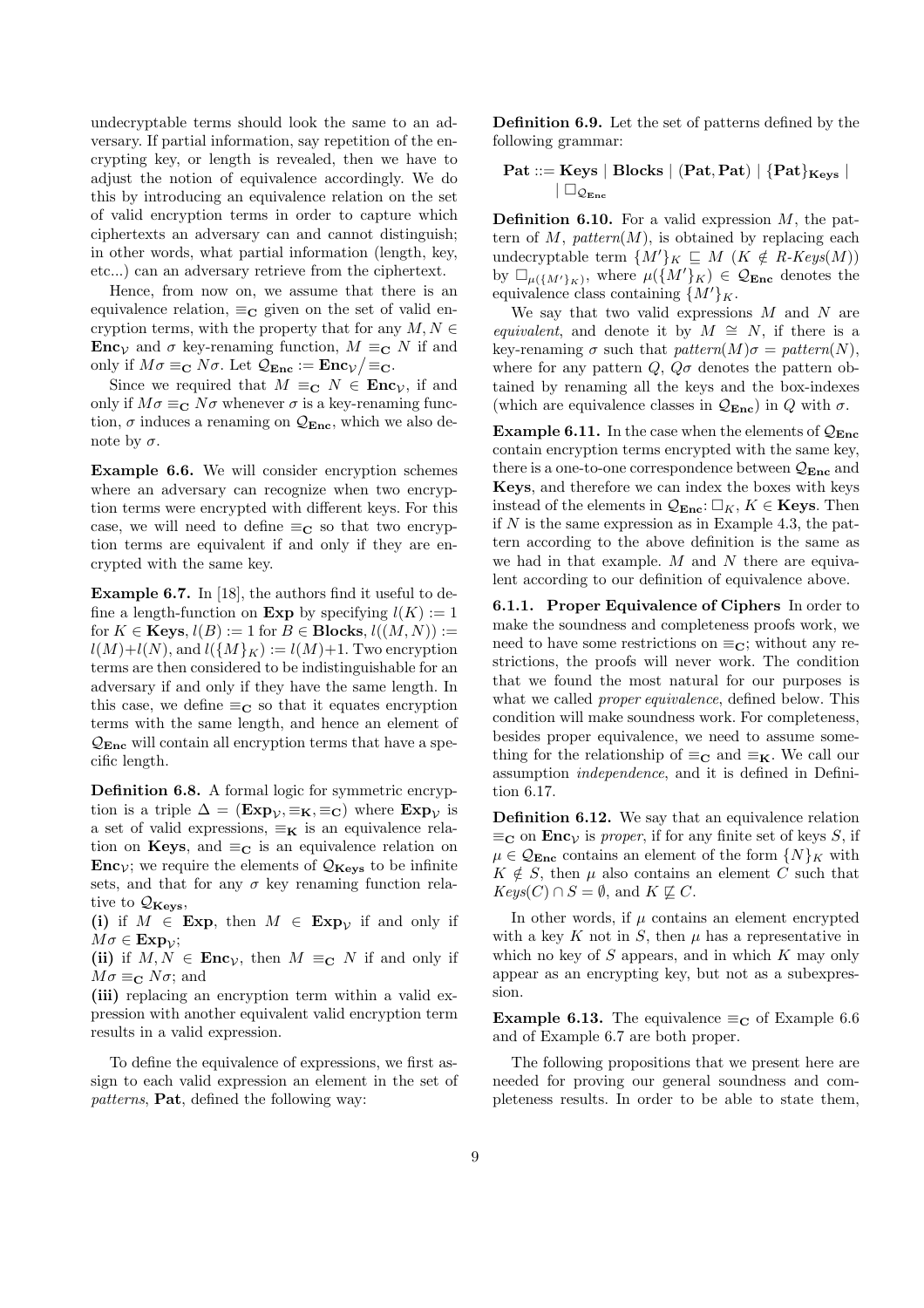for each  $\mu \in \mathcal{Q}_{\text{Enc}}$ , we introduce the set  $\mu_{\text{key}} :=$  ${K \in \mathbf{Keys} \mid \text{there is a valid expression } M \text{ such that}}$  $\{M\}_K \in \mu$ . Full proofs can be found in [4]

**Proposition 6.14.** Let  $\Delta = (\mathbf{Exp}_{\mathcal{V}}, \equiv_{\mathbf{K}}, \equiv_{\mathbf{C}})$  be such that  $\equiv_{\mathbf{C}}$  is proper. Then, the equivalence relation  $\equiv_{\mathbf{C}}$ is such that for any equivalence class  $\mu \in \mathcal{Q}_{\text{Enc}}$ ,  $\mu_{\text{key}}$ has either one, or infinitely many elements.

**Proposition 6.15.** Let  $\Delta = (\mathbf{Exp}_{\mathcal{V}}, \equiv_{\mathbf{K}}, \equiv_{\mathbf{C}})$  be such that  $\equiv_{\mathbf{C}}$  is proper. If  $\sigma$  is a key-renaming function (relative to  $\equiv_{\mathbf{K}}$ ), then for any  $\mu \in \mathcal{Q}_{\text{Enc}}$ ,  $|\mu_{\text{kev}}| = |\sigma(\mu)_{\text{kev}}|$ .

The most important proposition about properness is the following:

**Proposition 6.16.** Let  $\Delta = (\mathbf{Exp}_{\mathcal{V}}, \equiv_{\mathbf{K}}, \equiv_{\mathbf{C}})$  be such that  $\equiv_{\mathbf{C}}$  is proper. Let  $\mathfrak{C} = \{\{N_i\}_{L_i}\}_{i=1}^n$  be a set of valid encryption terms, and  $S$  a finite set of keys with  $L_i \notin S$  ( $i \in \{1, ..., n\}$ ). Let  $\mu(\mathfrak{C})$  denote the set of all equivalence-classes with respect to  $\equiv_{\mathbf{C}}$  of all elements in  $\mathfrak{C}$ . Then, for each  $\nu \in \mu(\mathfrak{C})$ , there is an element  $C_{\nu} \in \nu$  such that:

(i)  $Keys(C_{\nu}) \cap S = \emptyset$  for all  $\nu \in \mu(\mathfrak{C}),$ 

(ii)  $L_i \not\sqsubseteq C_{\nu}$  for all  $i \in \{1, ..., n\}$  and all  $\nu \in \mu(\mathfrak{C}),$ (iii) if  $\nu \neq \nu'$ , then  $Keys(C_{\nu}) \cap Keys(C_{\nu'}) \neq \emptyset$  if and only if  $\nu_{\text{key}} = \nu'_{\text{key}} = \{K\}$  (the set containing K only) for some key K, and in that case  $Keys(C_{\nu}) \cap$  $Keys(C_{\nu'}) = \{K\}.$  Then,  $C_{\nu}$  and  $C_{\nu'}$  are both of the form  $\{\cdot\}_K$  with the same K, and  $K \not\sqsubseteq C_{\nu}$ ,  $K \not\sqsubseteq C_{\nu'}$ .

Given sets  $\mathfrak C$  and  $S$  as in the conditions of the proposition, let  $\mathfrak{R}(\mathfrak{C},S)$  denote the nonempty set  $\mathfrak{R}(\mathfrak{C},S)$ :=  $\{C_{\nu}\}_{\nu\in\mu(\mathfrak{C})}\mid C_{\nu}\in\nu$ , and  $\{C_{\nu}\}_{\nu\in\mathfrak{C}}$  and S satisfy conditions (i), (ii), (iii) of Proposition  $6.16$ .

Another useful property, satisfied in our applications, and that we will need for the completeness result, is the following:

**Definition 6.17.** We say that  $\equiv_K$  and  $\equiv_C$  are independent, if for any finite set of keys S, and any finite set  $\mathfrak C$  of encryption terms such that no key in S appears in any element of  $\mathfrak{C}$ , given any key-renaming function  $\sigma$ , there is a key renaming  $\sigma'$  for which  $\sigma'(K) = K$  whenever  $K \in S$ , and for all  $C \in \mathfrak{C}$ ,  $C\sigma \equiv_{\mathbf{C}} C\sigma'$ .

Example 6.18. The trivial  $\equiv_K$  equating all keys and the equivalence  $\equiv_C$  of Example 6.6 and of Example 6.7 are independent in both cases.

#### 6.2. Interpretation

The idea of the interpretation is to describe messages that are built from blocks of strings and keys via pairing and encryption. To each valid formal expression M, the interpretation assigns a random variable  $\Phi(M)$ 

taking values in strings. We do not give one specific interpreting function though, we will just say that a function  $\Phi$  is an interpretation if it satisfies certain properties. We assume, that a function  $\phi$  is fixed in advance, which assigns to each formal key a key-generation algorithm. If  $\Phi(B) \in \overline{\text{strings}}$  (constant random variable) is given for blocks, then, the rest of  $\Phi$  is determined the following way: First, run the key-generation algorithm assigned by  $\phi$  for each key in  $Keys(M)$ . Then, using the outputs of these key-generations, translate the formal expressions according to the following rules: Each time you see a key, use the output of the corresponding key-generation. For blocks, just use  $\Phi(B)$ . When you see a pairing, pair with  $[\cdot, \cdot]$  the interpretations of the expressions inside the formal pair. When you see a formal encryption, run the encryption algorithm using the key string that was output by the key generation, encrypting the interpretation of the formal expression inside the formal encryption. The randomness of  $\Phi(M)$  comes from the initial key-generation, and from running the encryption algorithm independently every time you encounter a formal encryption. The precise definition is quite technical and we included that in the Appendix. Here we try to make it clear via an example:

**Example 6.19.** For  $M = (({0}_{K_{10}}, K_5), {K_{10}}_{K_5}),$ the interpretation is  $\Phi(M) : (\Omega_E \times \Omega_E) \times (\Omega_{\phi(K_5)} \times$  $\Omega_{\phi(K_{10})}) \rightarrow \overline{\text{strings}}, \quad \Phi(M)(\omega_1, \omega_2, \omega_3, \omega_4) =$  $[[E_{\phi(K_{10})(\omega_4)}(\Phi(0))(\omega_1), \phi(K_5)(\omega_3)], \qquad E_{\phi(K_5)(\omega_3)}($  $\phi(K_{10})(\omega_4)(\omega_2)$ . There are four instances of randomness, two coming from the generating a key twice (for  $K_5$  and for  $K_{10}$ ), and encrypting twice.

#### 6.3. Soundness and Completeness

An interpretation assigns a random variable  $\Phi(M)$ (and the distribution  $[M]_{\Phi}$  of  $\Phi(M)$ ) to a formal valid expression  $M$ . On the set of valid expressions the equivalence ∼= equates expressions that a formal adversary supposedly cannot distinguish, whereas the equivalence  $\approx$  equates random variables (and distributions) that a probabilistic adversary is not supposed to be able to distinguish. The question is, how the formal and the probabilistic equivalence are related through the interpretation. We say that soundness holds if  $M \cong N$  implies  $[M]_{\Phi} \approx [N]_{\Phi}$ , whereas we say that completeness holds if  $[M]_{\Phi} \approx [N]_{\Phi}$  implies  $M \cong N$ .

The key to a soundness theorem is to have enough boxes in the definition of formal equivalence, *i.e.*, there should be enough elements in  $\mathcal{Q}_{\text{Enc}}$ . It is clear that in the extreme case, when the equivalence on encryption terms,  $\equiv_{\mathbf{C}}$ , is defined so that two encryption terms are equivalent iff they are the same, then soundness holds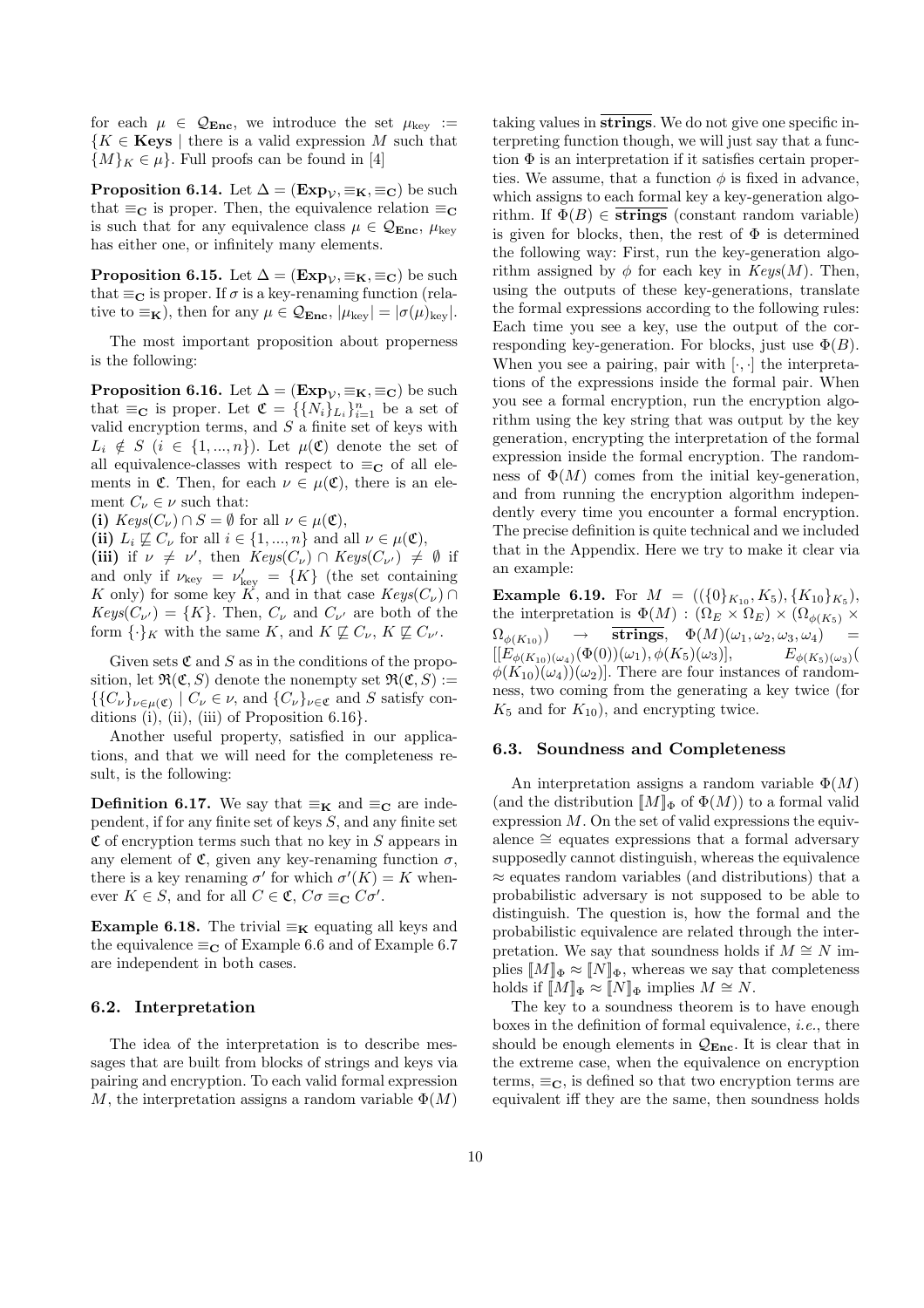trivially for all interpretations; but this would be completely impractical, it would assume a formal adversary that can see everything inside every encryption. It is also immediate, that if soundness holds with a given  $\equiv_{\mathbf{C}}$  (and a given interpretation), and  $\equiv'_{\mathbf{C}}$  is such that for any to encryption terms  $M, N, M \equiv_{\mathbf{C}}' N$  implies  $M \equiv_{\mathbf{C}} N$  (i.e.  $\equiv'_{\mathbf{C}}$  results more boxes), then, keeping the same interpretation, soundness holds with the new  $\equiv_{\mathbf{C}}'$  as well. Hence, in a concrete situation, the aim is to introduce enough boxes to achieve soundness, but not too many, to sustain practicality. One way to avoid having too many boxes is to require completeness: we will see later, that obtaining completeness requires not to have too many boxes.

The following theorem claims the equivalence of two conditions. It is almost trivial that condition (i) implies condition (ii). The claim that (ii) implies (i) can be summarized the following way: if soundness holds for pairs of valid expressions  $M, M'$  with a special relation between them (described in (ii)), then soundness holds for all expressions (with certain acyclicity). In other words, if  $M \cong M'$  implies  $\llbracket M \rrbracket_{\Phi} \approx \llbracket M' \rrbracket_{\Phi}$ for certain specified pairs  $M, M'$ , then  $M \cong N$  implies  $[M]_{\Phi} \approx [N]_{\Phi}$  for any two pairs of valid expressions  $M, N$  (with certain acyclicity).

For the definition of  $\mathfrak{R}(\mathfrak{C},S)$ , see Section 6.1.1.

**Theorem 6.20.** Let  $\Delta = (\mathbf{Exp}_{\mathcal{V}}, \equiv_{\mathbf{K}}, \equiv_{\mathbf{C}})$  be a formal logic for symmetric encryption such that for each  $M \in \mathbf{Exp}_{\mathcal{V}}$ , B-Keys(M) is not cyclic in M. Assume that  $\equiv_{\mathbf{C}}$  is proper. Let  $\Pi = (\{\mathcal{K}_i\}_{i \in I}, E, D, \approx)$ be a general encryption scheme, Φ an interpretation of  $Exp_{\mathcal{V}}$  in  $\Pi$ . Then the following conditions are equivalent:

(i) Soundness holds for  $\Phi$ :  $M \cong N$ , implies  $\Phi(M) \approx \Phi(N)$ .

(ii) For any  $\mathfrak{C} = \{ \{ N_i \}_{L_i} \}_{i=1}^n$  set of valid encryption terms, and  $S$  finite set of keys with  $L_i \notin S \ (i \in \{1, ..., n\}),$  there is an element  ${C<sub>ν</sub>}<sub>ν∈μ(</sub>ε)$  of  $\Re$ (**c**, *S*) such that the followings hold: if  $\left\{ \{N_{i_j}\}_K \right\}^l_i$  $\sum_{j=1}^{\ell}$   $\subset$  C and  $M \in \mathbf{Exp}_{\mathcal{V}}$  are such that  $(1) \{N_{i_1}\}_K, \{N_{i_2}\}_K, ..., \{N_{i_l}\}_K \subseteq M$ , (2)  $R\text{-}Keys(M) \subset S$ , (3) K does not occur anywhere else in  $M$ , and if we denote by  $M'$  the expression obtained by replacing in M each  $\{N_{i_j}\}_K$  with  $C_{\mu(\{N_{i_j}\}_K)}, \,\text{then} \,\,\llbracket M\rrbracket_\Phi\approx \llbracket M'\rrbracket_\Phi.$ 

The proof of this theorem is motivated by the soundness proof in [2]. Full proof can be found in [4].

The idea of the proof is the following: Starting from two acyclic expressions  $M_0 = M \cong N = N_0$ , we create expressions  $M_1, ..., M_b$  and  $N_1, ..., N_{b'}$  such that  $M_{i+1}$  is received from  $M_i$  via a replacement of encryption terms as described in condition (ii). Acyclicity ensures that the encrypting key of the replaced encryption terms will not occur anywhere else. Similarly form  $N_{i+1}$  and  $N_i$ . We do this so that  $M_b$  and  $N_{b'}$ will differ only in key renaming. Then, by condition (ii),  $\llbracket M_{i+1} \rrbracket_{\Phi} \approx \llbracket M_i \rrbracket_{\Phi}$ , and  $\llbracket N_{i+1} \rrbracket_{\Phi} \approx \llbracket N_i \rrbracket_{\Phi}$ . But,  $[M_b]_{\Phi} = [N_{b'}]_{\Phi}$ , and therefore the theorem follows.

Remark 6.21. The paper of Laud [13] addresses the possibility of getting rid of the acyclicity assumption. In order to obtain soundness for expressions with cycles, he leaves undecryptable terms that are encrypted by keys in cycles untouched (i.e. he does not replace these encryption terms with boxes). We could have proceeded the same way in our treatment as well. However, as Laud points it out, not replacing those encryption terms with boxes means that the adversary can decrypt them, which is not a reasonable assumption in general, therefore we included the acyclicity assumption.

Example 6.22. The soundness theorem we presented earlier for type-2 encryption schemes is a special case of the theorem above. In this case  $Exp_1$  =  $Exp$ ; the equivalence relation  $\equiv_{\mathbf{C}}$  is as in Example 6.6, which is proper as we mentioned in Example 6.13; the equivalence relation  $\equiv_{\mathbf{K}}$  is trivial here, all keys are equivalent. The elements  $\mu \in \mathcal{Q}_{\text{Enc}}$  are in one-to-one correspondence with the keys, so we can say  $\mathcal{Q}_{\text{Enc}} \equiv \textbf{Keys}$ , and thus the boxes are labeled with keys.  $\Phi$  here gives an interpretation in the computational setting. Then for a set  $\mathfrak{C} = \{\{N_i\}_{L_i}\}_{i=1}^n$  as in condition (ii) of the theorem, we can take  $C_{L_i} := \{0\}_{L_i}$ , and then condition (ii) is satisfied, because the following proposition holds (full proof can be found in [4]):

**Proposition 6.23.** Consider an expression  $M$ , and a key  $L \in Keys(M)$ . Suppose that for some expressions  $M_1, M_2, ..., M_l \in \textbf{Exp}, \ \{M_1\}_L, \{M_2\}_L, ..., \{M_l\}_L \subseteq$  $M$ , and assume also that  $L$  does not occur anywhere else in  $M$ . Then, denoting by  $M'$  the expression that we get from M by replacing each of  $\{M_i\}_L$  that are not contained in any of  $M_j$   $(j \neq i)$  by  $\{0\}_L$ ,  $\llbracket M \rrbracket_{\Phi} \approx \llbracket M' \rrbracket_{\Phi}$ holds.

Hence, condition (ii) of the general soundness theorem is satisfied, so soundness holds for the type-2 case.

Example 6.24. Here we indicate that there is a formal logic for symmetric encryption such that we receive soundness as a special case of the above theorem when interpreting it in the One-Time Pad implementation presented in section 5. The formal equivalence we introduced for One-Time Pad in section 5 derives from taking the equivalence on encryption terms according to their length. However, the soundness part of theorem 5.5 then will not be a special case of our general theo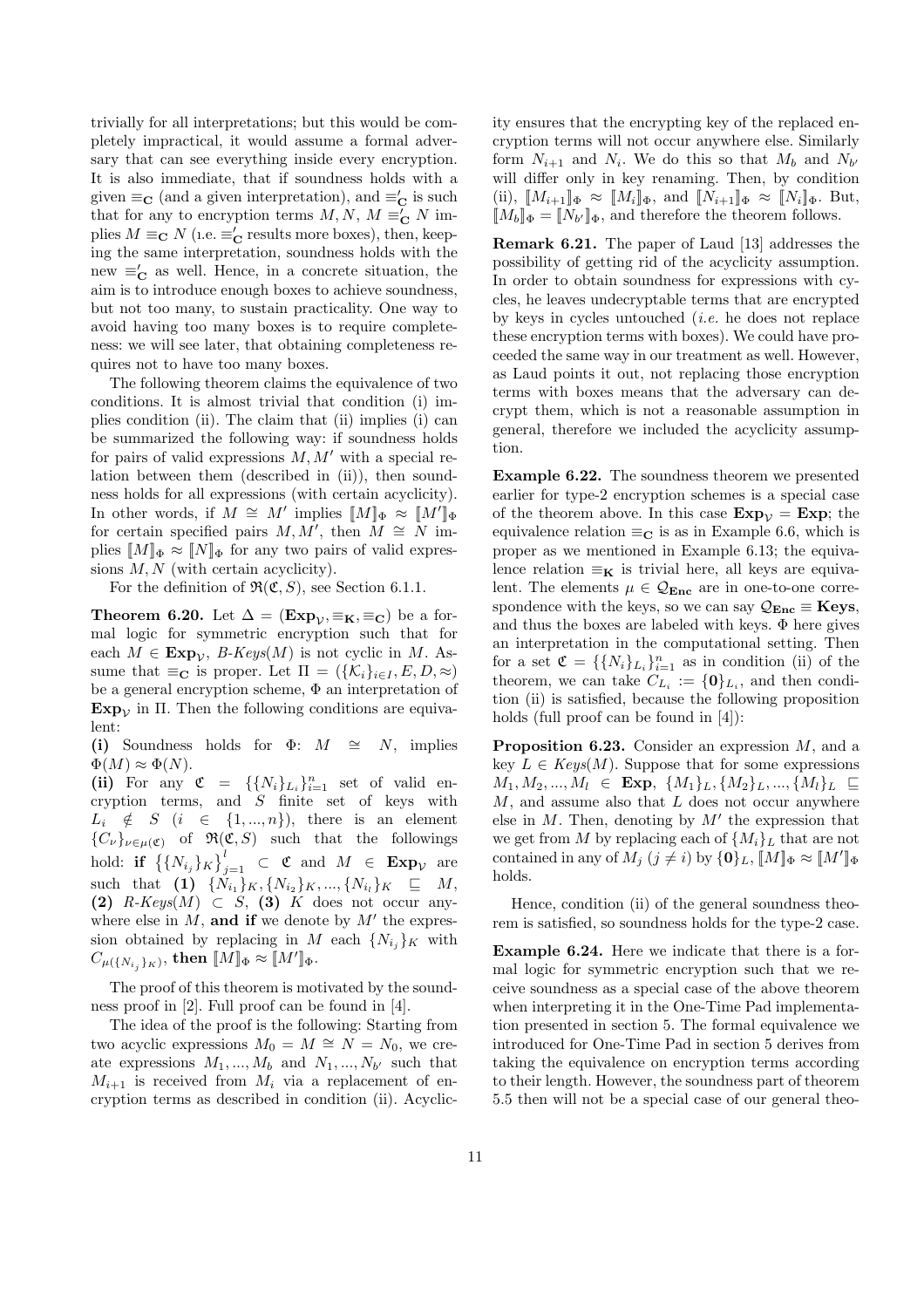rem. So let us instead define  $\equiv_{\mathbf{C}}$  so that two encryption terms are equivalent, iff (again) the encryption terms have the same encrypting key. The equivalence of keys,  $\equiv_{\mathbf{K}}$  is defined with the help of a length-function l on the keys: two keys are equivalent iff they have the same length. Then the boxes will again be indexed by the encrypting keys. Then for a set  $\mathfrak{C} = \{\{N_i\}_{L_i}\}_{i=1}^n$  as in condition (ii), take  $C_{L_i} := \{0_{l(L_i)-3}\}_{L_i}$  (where  $0_{l(L_i)-3}$ ) means  $l(L_i) - 3$  many 0's). It is not hard to check that within this setting, condition (ii) of the soundness theorem is satisfied.

Example 6.25. For a discussion on type-1 schemes, recall now Example 6.7, where we cited the lengthfunction Micciancio and Warinschi used in [18]. They assumed that the encryption scheme views the plaintext as a sequence of basic message blocks, and that a ciphertext is one block longer then the corresponding plaintext. (Practical encryption schemes such as CBC or CTR satisfy this property.) For the interpretation, they assumed that block symbols as well as key symbols are mapped to bit strings of size equal to one basic message block. The equivalence of encryption terms,  $\equiv_C$ , for type-1 case is defined so that equivalence holds iff the formal length of the encryption terms are the same. This gives a proper equivalence. It is not very hard to see that condition (ii) of our general soundness theorem is satisfied.

It is clear that in order to be able to define equivalence on encryption terms according to length, some length-function is needed to track the change in length via pairing and encrypting. This was easy in the previous example. However, in general, it is not necessarily true that a formal length-function can be defined. The problem is, that a length-function assigns a specific length to each expression, whereas an interpretation of an expression, which is a random variable, may have varying length. For example, in case of the One-Time Pad, the keys may be generated uniformly such that the length of the outcome of a key-generation varies (but, we have to require that the encrypting key is at least as long as the plaintext); the length of an encryption term will also vary then.

If the encryption scheme is such that for a fixed security parameter the size of the ciphertext depends only on the size of the plaintext, then it is possible to introduce a length-function on formal expressions that assign a sequence of length to each expression, each element of the sequence corresponding to a value of the security parameter. This length function again defines an equivalence relation, the boxes can be indexed by the sequences, and if the length function was chosen well, then soundness will follow.

Another way of dealing with length is to index the

boxes with the type-tree of the replaced encryption term  $(i.e.$  two encryption terms are equivalent if their type-trees are identical) as Herzog did in [9].

Example 6.26. For type-3 encryption schemes, equivalence on encryption terms are defined so that equivalence holds iff the encrypting keys and the lengths of the encryption terms agree; this is a proper equivalence. Then, again, condition (ii) of the general theorem holds.

We finally present our completeness result. Condition (ii) is equivalent to what the authors in [11] call weak key-authenticity. A full proof of this theorem is available in [4].

**Theorem 6.27.** Let  $\Delta = (\mathbf{Exp}_{\mathcal{V}}, \equiv_{\mathbf{K}}, \equiv_{\mathbf{C}})$  be a formal logic for symmetric encryption, assume that  $\equiv_{\mathbb{C}}$ is proper and that  $\equiv_K$  and  $\equiv_C$  are independent. Let  $\Phi$ be an interpretation in  $\Pi = (\{\mathcal{K}_i\}_{i \in I}, E, D, \approx)$ . Then, completeness of  $\Phi$  holds, if and only if the following conditions are satisfied : For any  $K, K', K'' \in \mathbf{Keys},$  $B \in \text{Blocks}, M, M', N \in \text{Exp}_{\mathcal{V}},$ 

(i) no pair of  $[[K]]_{\Phi}$ ,  $[[B]]_{\Phi}$ ,  $[[(M, N)]]_{\Phi}$ ,  $[[\{M'\}_{K'}]]_{\Phi}$ are equivalent with respect to  $\approx$ ; that is, keys, blocks, pairs, encryption terms are distinguishable,

(ii) if  $[(K, {M}_K)]_{\Phi} \approx [[K'', {M'}_{K'})]_{\Phi}$ , then  $K' = K''$ ,

(iii) For any two pairs of valid encryption terms:  $\{\{M_i\}_{L_i}\}_{i=1}^2$  $\frac{2}{i=1}$  and  $\{\{N_i\}_{L'_i}\}_{i=1}^2$ , from  $\llbracket (\{M_1\}_{L_1}, \{M_2\}_{L_2}$  $[\![\{\overline{N}_1\}_{{L}_1'}, \{\overline{N}_2\}_{{L}_2'}]\!]_{\Phi}$  it follows that  $({M_1})_{L_1}, ({M_2})_{L_2} \cong ({N_1})_{L'_1}, ({N_2})_{L'_2}$ .

The proof consists of two separate parts. In the first, it is shown that conditions (i) and (ii) imply that if  $M$ and N are valid expressions and  $[M]_{\Phi} \approx [N]_{\Phi}$ , then there is a key-renaming  $\sigma$ , such that apart from the boxes, everything else in the patterns of M and  $N\sigma$ are the same, and the boxes in the two patterns must be in the same positions. Moreover, condition (iii) implies that picking any two boxes of the pattern of  $N\sigma$ , there is a key-renaming  $\sigma_1$  such that applying it to the indexes of these boxes, we obtain the corresponding boxes in the pattern of  $M$ . Then the theorem follows, if we prove that using these pairwise equivalences of the boxes, we can construct a  $\sigma'$  that leaves the keys of  $N\sigma$  outside the boxes untouched, and it maps the indexes of all the boxes of  $N\sigma$  into the indexes of the boxes of M.

Remark 6.28. Observe, that condition (iii) of the theorem is trivially satisfied when there is only one box, that is, when all encryption terms are equivalent under  $\equiv_{\mathbf{C}}$ . Also, if completeness holds for a certain choice of  $\equiv_{\mathbf{C}}$ , then, if  $\equiv'_{\mathbf{C}}$  is such that  $M \equiv_{\mathbf{C}} N$  implies  $M \equiv'_{\mathbf{C}} N$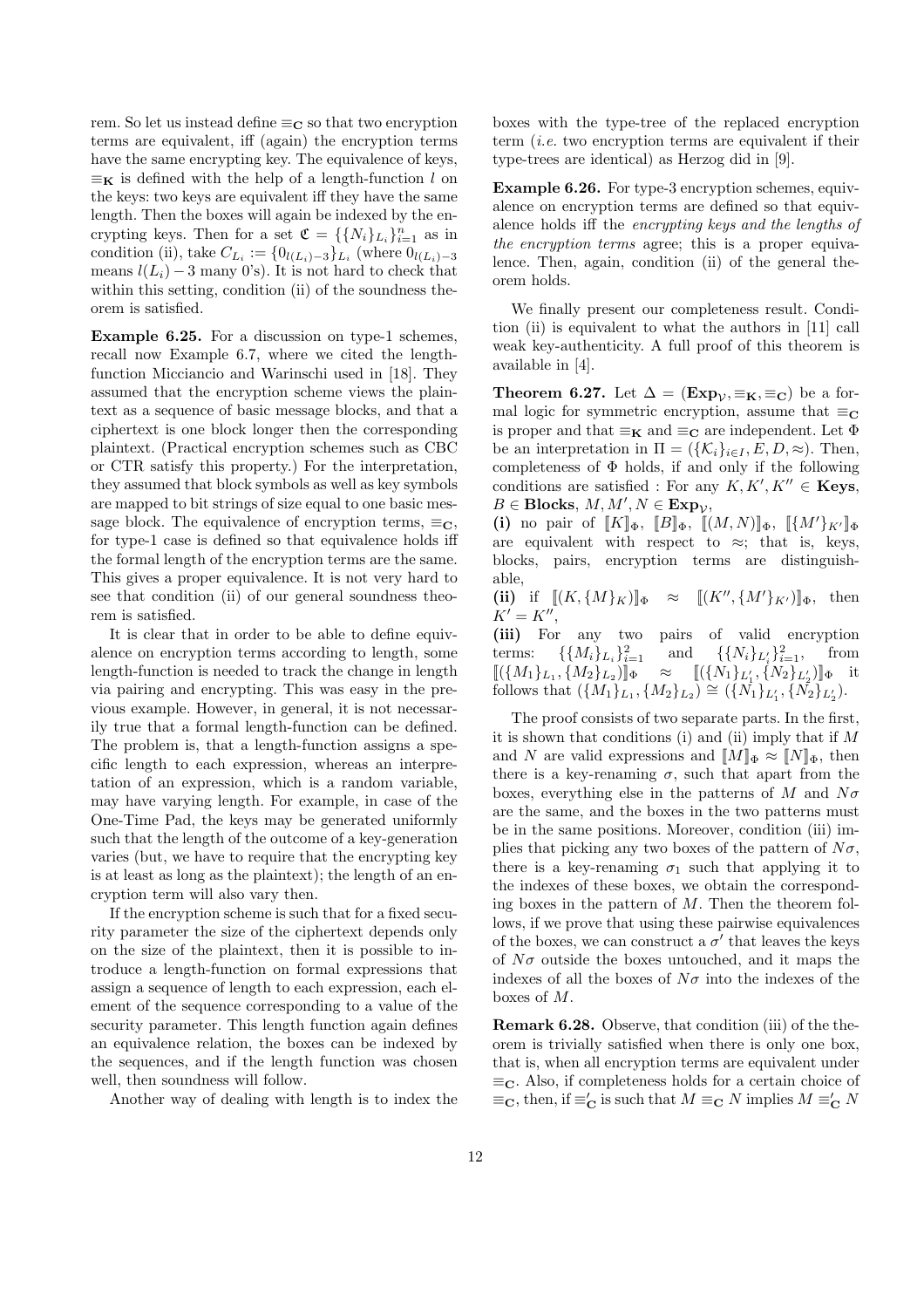– i.e. when  $\equiv'_{\mathbf{C}}$  results fewer boxes –, then completeness holds for  $\equiv'_{\mathbf{C}}$  as well. Therefore, we can say, that the key to completeness is not to have too many boxes.

Example 6.29. The completeness part of our earlier theorem for type-2 encryption schemes is clearly a special case of this theorem, because the formal language we introduced for type-2 schemes is such that  $\equiv_C$  is proper and  $\equiv_{\mathbf{K}}$  and  $\equiv_{\mathbf{C}}$  are independent.

Example 6.30. The formal logic for OTP that we presented in Example 6.24 is such that  $\equiv_{\mathbf{C}}$  is proper and  $\equiv_K$  and  $\equiv_C$  are independent. Furthermore, condition (i) of Theorem 6.27 is satisfied due to the tagging we presented in Section 5. Condition (ii) is also satisfied because of the tagging: the reason ultimately is that decrypting with the wrong key will sometimes result invalid endings. Condition (iii) is also satisfied, since the pairs of encryption terms must be encrypted with different keys (in OTP, we cannot use the keys twice), and the equivalence  $[ (\{M_1\}_{L_1}, \{M_2\}_{L_2})]_{\Phi} \approx [ (\{N_1\}_{L'_1}, \{N_2\}_{L'_2})]_{\Phi}$  implies that the corresponding lengths in the two encryption terms must be the same:  $l({M_1}_{L_1}) = l({N_1}_{L_1})$ and  $l({M_2}_{L_2}) = l({N_2}_{L_2})$  which implies  $(\Box_{l(\{M_1\}_{L_1})}, \Box_{l(\{M_2\}_{L_2})}) = (\Box_{l(\{N_1\}_{L'_1})}, \Box_{l(\{N_2\}_{L'_2})}).$ Therefore,  $({M_1}_{L_1}, {M_2}_{L_2}) \cong ({N_1}_{L'_1}, {N_2}_{L'_2}).$ In conclusion, the formal logic introduced in Example 6.24 is complete.

Example 6.31. In case of type-1 encryption schemes, if we assume that the length is revealed, that is the distributions of  $E_k(x)$  and  $E_k(y)$  can be distinguished when  $x$  and  $y$  have different length (we can call this condition strictly length revealing), then the corresponding condition (iii) is satisfied for this case. Therefore, if the encryption scheme is such that conditions (i) and (ii) are also satisfied, then completeness holds for the formal logic and its interpretation if the boxes are indexed with the length of the encryption term.

As for the type-3 system, completeness holds if we assume that the system satisfies conditions (i) and (ii), and when it not just might reveal which-key and length, but it does really reveal both of them, that is, when it is strictly which-key revealing and strictly length revealing.

## 7. Conclusions and Further Work

We have studied expansions of the Abadi-Rogaway logic of indistinguishability of formal cryptographic expressions. We have showed that, at least in the case of symmetric encryption, subtle distinctions among security levels of computational or information-theoretic encryption schemes can be faithfully reflected in the formal symbolic setting. We have introduced a general probabilistic framework, which includes both the computational and the information-theoretic encryption schemes as special cases. We have established soundness and completeness theorems in this general framework, as well as new applications to specific settings: an information-theoretic interpretation of formal expressions in One-Time Pad, and also computational interpretations in type-2 (which-key revealing) and type-3 (which-key and length revealing) encryption schemes based on computational complexity.

Because our theorems apply to weak encryption schemes, they also apply to strong, e.g., CCA2-secure encryption schemes. However, the chosen ciphertext attacks or attacks exploiting malleability lie outside of the Abadi-Rogaway formal setting because its message space is rather parsimonious. We are exploring various expansions of the formal setting that would allow certain operations on bit strings such as xor, pseudorandom permutations, or exponentiation, in order to extend our soundness and completeness techniques to such richer formal settings. In particular, the definition of patterns appears to be rather subtle in such richer settings. We would also like to understand how our methods fit with the methods of [16].

We are also considering analogs of our results for asymmetric encryption. We do not foresee major obstacles in this direction. We also plan to extend our methods and investigate formal treatment of other cryptographic primitives. It would be interesting to see if our methods could be combined with the methods of [3, 5].

The problems related to cyclicity of keys, which lie beyond the scope of this paper, also deserve our attention. We are addressing these problems in our current work with Jonathan Herzog, in preparation.

#### References

- [1] M. Abadi and J. Jürjens. Formal eavesdropping and its computational interpretation. In Proc. 4th International Symposium on Theoretical Aspects of Computer Software (TACS), volume 2215 of LNCS, pages 82–94, Sendai, Japan, 2001. Springer.
- [2] M. Abadi and P. Rogaway. Reconciling two views of cryptography (the computational soundness of formal encryption). Journal of Cryptology, 15(2):103–127, 2002. Preliminary version presented at IFIP TCS 2000.
- [3] M. Backes, B. Pfitzmann, and M. Waidner. A composable cryptographic library with nested operations. In Proc. 10th ACM Conference on Computer and Communications Security (CCS), pages 220–230, Washington D.C., USA, 2003. ACM Press. Full version available at IACR ePrint Archive, Report 2003/015, January 2003.
- [4] G. Bana. Soundness and Completeness of Formal Logics of Symmetric Encryption. PhD the-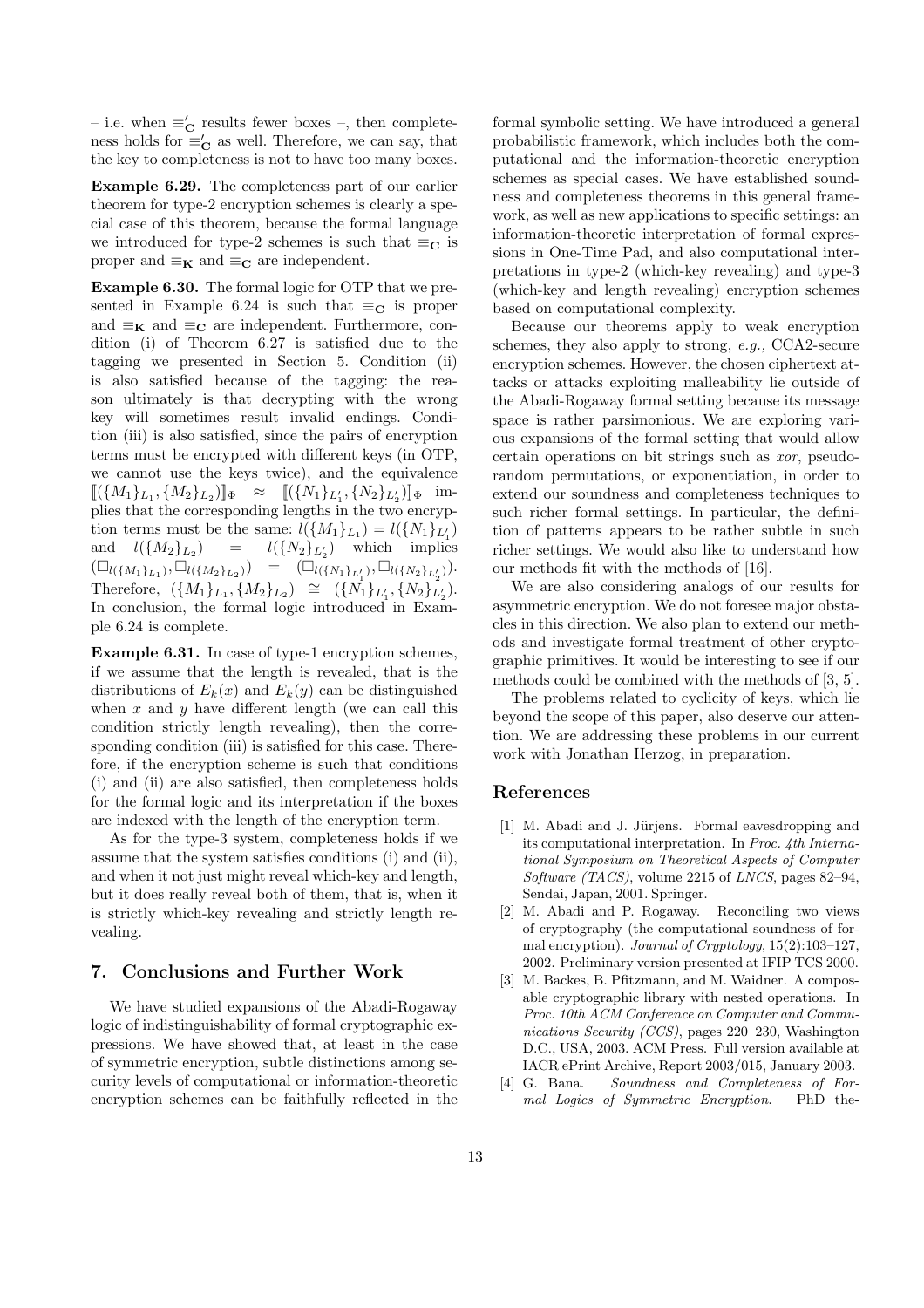sis, University of Pennsylvania, 2004. Available at www.math.upenn.edu/∼bana/banaphdthesis.pdf. Also available at IACR ePrint Archive.

- [5] R. Canetti. Universally composable security: A new paradigm for cryptographic protocols. In 42nd IEEE Symposium on Foundations of Computer Science (FOCS), pages 136–145, Las Vegas, NV, USA, 2001. IEEE Computer Society. Full version available at IACR ePrint Archive, Report 2000/067.
- [6] V. Cortier and B. Warinschi. Computationally sound, automated proofs for security protocols. In Proc. 14th European Symposium on Programming (ESOP), volume 3444 of LNCS, pages 157–171, Edinburgh, UK, 2005. Springer.
- [7] D. Dolev and A. C. Yao. On the security of public-key protocols. IEEE Transactions on Information Theory, 29(2):198–208, 1983. Preliminary version presented at FOCS'81.
- [8] S. Goldwasser and S. Micali. Probabilistic encryption. Journal of Computer and Systems Sciences, 28(2):270– 299, 1984. Preliminary version presented at STOC'82.
- [9] J. Herzog. Computational Soundness for Standard Assumptions of Formal Cryptography. PhD thesis, Massachussets Institute of Technology, 2004. Available at http://theory.lcs.mit.edu/∼jherzog/papers/ herzog-phd.pdf.
- [10] J. Herzog, M. Liskov, and S. Micali. Plaintext awareness via key registration. In Advances in Cryptology - CRYPTO 2003, volume 2729 of LNCS, pages 548–564, Santa Barbara, CA, USA, 2003. Springer.
- [11] O. Horvitz and V. Gligor. Weak key authenticity and the computational completeness of formal encryption. In Advances in Cryptology - CRYPTO 2003, volume 2729 of LNCS, pages 530–547, Santa Barbara, CA, USA, 2003. Springer.
- [12] R. Janvier, Y. Lakhnech, and L. Mazaré. Completing the picture: Soundness of formal encryption in the presence of active adversaries. In Proc. 14th European Sym $position on Programming (ESOP)$ , volume 3444 of LNCS, pages 172–185, Edinburgh, UK, 2005. Springer.
- [13] P. Laud. Encryption cycles and two views of cryptography. In Proc. 7th Nordic Workshop on Secure IT Systems, number 31, pages 85–100, Karlstad, Sweden, 2002. Karlstad University Studies.
- [14] P. Laud and R. Corin. Sound computational interpretation of formal encryption with composed keys. In Proc. 6th International Conference on Information Security and Cryptology (ICISC), volume 2971 of LNCS, pages 55–66, Seoul, Korea, 2003. Springer.
- [15] P. Lincoln, J. Mitchell, M. Mitchell, and A. Scedrov. A probabilistic polynomial-time framework for protocol analysis. In Proc. 5th ACM Conference on Computer and Communications Security (CCS), pages 112–121, San Francisco, CA, USA, 1998. ACM Press.
- [16] U. Maurer. Indistinguishability of random systems. In Advances in Cryptology - EUROCRYPT 2002, volume 2332 of LNCS, pages 110–132, Amsterdam, The Netherlands, 2002. Springer.
- [17] D. Micciancio and S. Panjwani. Adaptive security of symbolic encryption. In Proc. 2nd Theory of Cryptography Conference  $(TCC)$ , volume 3378 of LNCS, pages 169–187, Cambridge, MA, USA, 2005. Springer.
- [18] D. Micciancio and B. Warinschi. Completeness theorems for the Abadi-Rogaway logic of encrypted expressions. Journal of Computer Security, 12(1):99–130, 2004. Preliminary version presented at WITS'02.
- [19] D.Micciancio and B.Warinschi. Soundness of formal encryption in the presence of active adversaries. In Proc. 1st Theory of Cryptography Conference (TCC), volume 2951 of LNCS, pages 133–151, Cambridge, MA, USA, 2004. Springer.
- [20] B. Warinschi. A computational analysis of the Needham-Schroeder protocol. In Proc. 16th IEEE Computer Security Foundations Workshop (CSFW), pages 248–262, Pacific Grove, CA, USA, 2003. IEEE Computer Society.
- [21] A. C. Yao. Theory and applications of trapdoor functions. In 23rd IEEE Symposium on Foundations of Computer Science (FOCS), pages 80–91, Chicago, IL, USA, 1982. IEEE Computer Society.

# A. Appendix

Algorithmic Interpretation of Expressions for Type-2 Systems

> algorithm INTERPRETATION $(\eta, Q)$ for  $K \in Keys(Q)$  do  $\tau(K) \stackrel{R}{\longleftarrow} \mathcal{K}_\eta$  $y \stackrel{R}{\longleftarrow} \text{CONVERT}(Q)$ return y

**algorithm** CONVERT(Q)  
\n**if** 
$$
Q = K
$$
 where  $K \in$  **Keys then**  
\n**return**  $\tau(K)$   
\n**if**  $Q = B$  where  $B \in$  **Blocks then**  
\n**return** B  
\n**if**  $Q = (Q_1, Q_2)$  **then**  
\n $x \stackrel{R}{\longleftarrow} CONVERT(Q_1)$   
\n $y \stackrel{R}{\longleftarrow} CONVERT(Q_2)$   
\n**return** [x, y]  
\n**if**  $Q = \{Q_1\}_K$  **then**  
\n $x \stackrel{R}{\longleftarrow} CONVERT(Q_1)$   
\n $y \stackrel{R}{\longleftarrow} E_{\tau(K)}(x)$   
\n**return** y

## Algorithmic Interpretation of Expressions for One-Time Pad

**algorithm** INTERPRETATION<sub>OTP</sub>(M)  
**for** 
$$
K \in Keys(M)
$$
 **do**  $\tau(K) \xleftarrow{R} \mathcal{K}_{l(K)}$   
 $y \xleftarrow{R}$  CONVERT<sub>OTP</sub>(M)